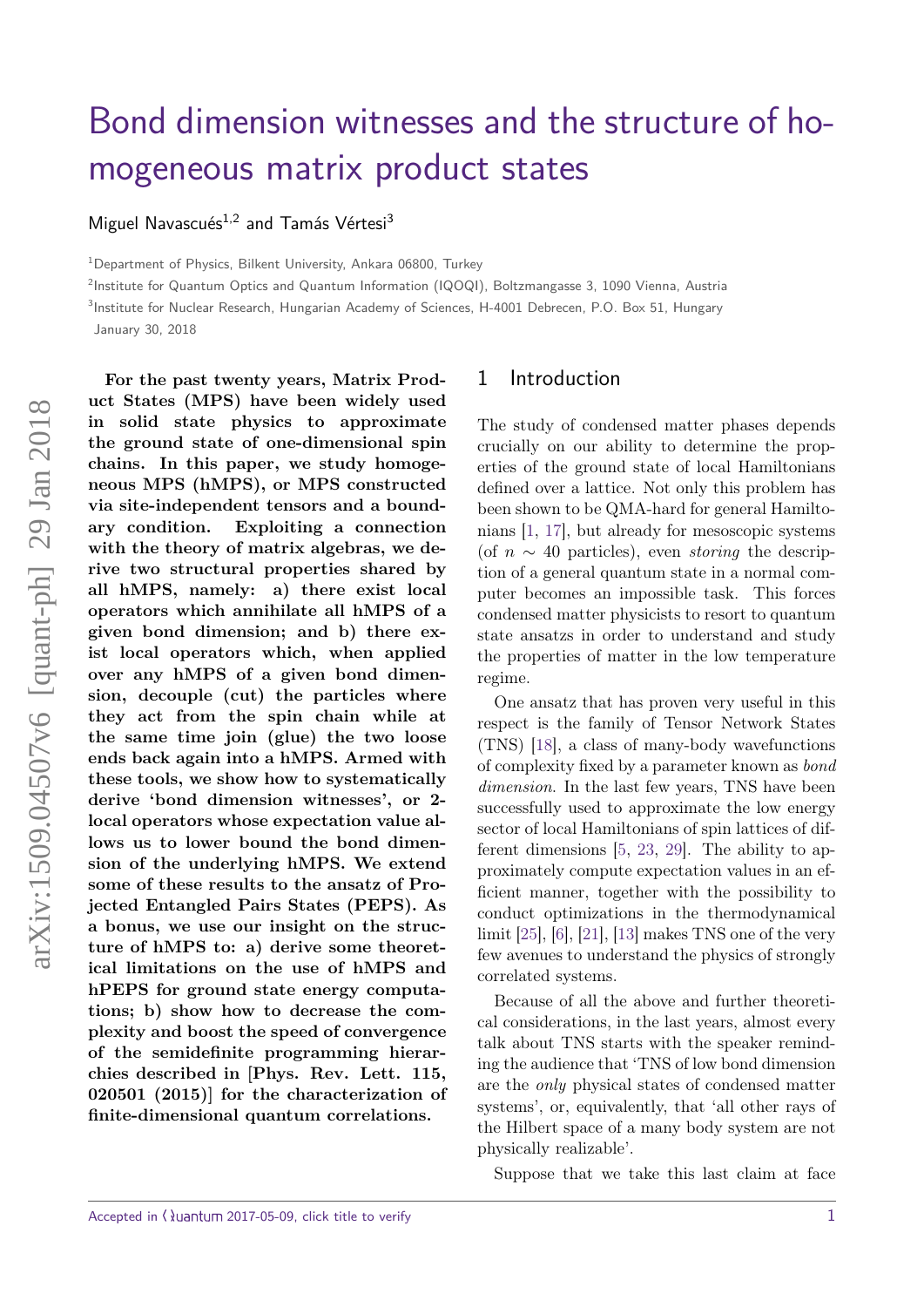value. That is, we postulate that the laws of Nature are such that the states of condensed matter systems at low temperature are very close to being representable by convex combinations TNS of low bond dimension. This is in effect a physical theory; as such, its limits must be explored to determine to which degree the theory is falsifiable, and thus scientific. Given that all one can hope to estimate in the lab are the expectation values of certain *k*-local observables, what makes TNS special, when compared to any other quantum state? Can we prove that the underlying quantum state cannot possibly be approximated by convex combinations of TNS with low bond dimension, i.e., can we falsify a TNS model? Note that, even if we do not adhere to the "Church of the Low Bond Dimension", we can use the bond dimension of a TNS model as a measure of the complexity of the underlying quantum state. In this sense, an experimental refutation of a TNS model with high bond dimension could be regarded as a benchmark for the quantum control of condensed matter systems.

We lack tools to answer these questions. Note that the naive scheme of lower bounding the bond dimension by estimating the rank of reduced density matrices only works with pure TNS and not convex combinations thereof. Moreover, the physical scenarios which we consider here just allow the experimentalist to estimate averages of two-body reduced density matrices. In addition, the variational methods so commonly used in condensed matter physics to optimize over TNS of fixed bond dimension are useless to refute a TNS model: such a task would require relaxation, rather than variational techniques.

In this paper, we will address these problems for homogeneous Matrix Product States (hMPS) [\[20\]](#page-10-5), a class of TNS used to model non-critical one-dimensional spin chains with translation invariance.

We start by deriving two surprising features of hMPS: first, for any *D* we identify local operators which annihilate all hMPS of bond dimension smaller than or equal to *D*. Second, for any *D* we prove the existence of local operators which, when applied over any hMPS of bond dimension *D*, decouple (cut) the particles where they act from the spin chain while at the same time join (glue) the two loose ends back again into a hMPS.

Armed with these notions, we will define a fam-

ily of *k*-local operators with negative eigenvalues whose expectation values are nonetheless positive for all hMPS of a given bond dimension *D*. Each such operator can be used to certify that the quantum state of a non-critical spin chain does not admit an hMPS representation of bond dimension *D*. Moreover, this partial characterization of the dual cone of hMPS allows us to devise general feasibility tests, or automated criteria to falsify hMPS models given limited data about the underlying quantum state, such as a number of experimentally available expectation values.

In addition, we will construct instances of local Hamiltonians of arbitrarily many qubits for which a blind application of hMPS-based optimization methods would fail to estimate the ground state energy. This construction can be generalized to other TNS for optimizations over spin lattices of higher spatial dimensions. We will also exploit the low dimensionality of the space spanned by hMPS and the notion of cut-and-glue operators to decrease the complexity and boost the speed of convergence of the semidefinite programming (SDP) [\[27\]](#page-11-4) hierarchies described in [\[15,](#page-10-6) [16\]](#page-10-7) for the characterization of finite-dimensional quantum correlations.

The structure of this paper is as follows: first, we will introduce local Hamiltonians and MPS, and also a couple of notions from the theory of Matrix Algebras. Then we will reveal a connection between hMPS and polynomials of noncommuting variables, which will allow us to derive non-trivial structural properties of hMPS. Next, we will use these properties to explore the limits of hMPS models and improve the SDP relaxations proposed in [\[15,](#page-10-6) [16\]](#page-10-7). Finally, we will discuss how some of our results generalize to Projected Entangled Pairs States (PEPS) [\[23\]](#page-11-0).

Before we proceed, though, a disclaimer is in order: long after the completion of this work, we were made aware that the connection between matrix algebras and MPS had already been pointed out by R. Werner in 2006 [\[30\]](#page-11-5). In this encyclopaedia article, Werner also observes that the dimensionality of the space spanned by MPS of a fixed bond dimension is polynomial on the system size.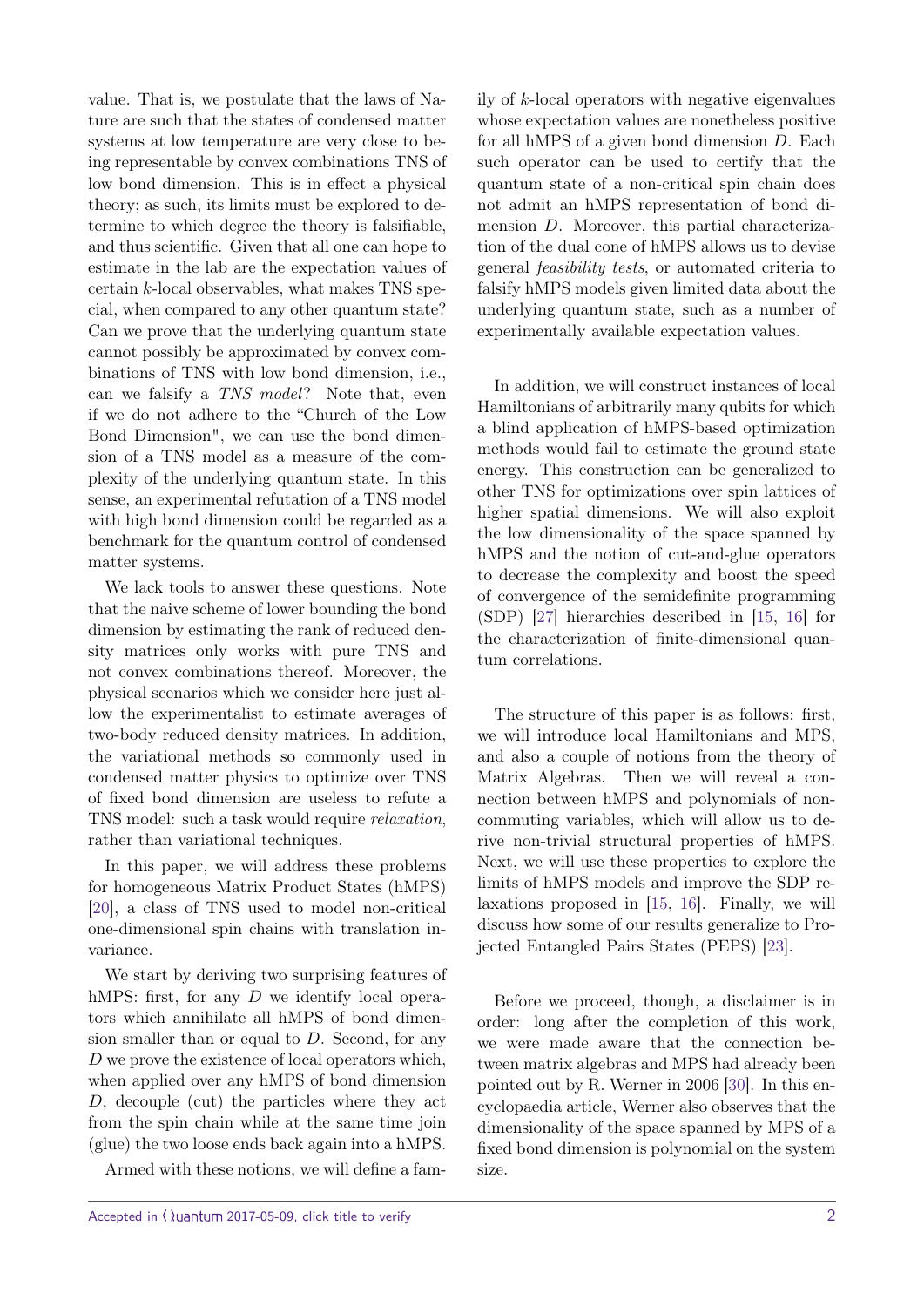# 2 Matrix product states and the theory of matrix algebras

Consider a quantum system composed of *n* distinguishable particles, each of which has local dimension *d*. A general pure state  $|\psi\rangle$  of this ensemble hence lives in  $(\mathbb{C}^d)^{\otimes n}$ , and so we require *d n* complex parameters to describe it.

An *n*-site homogeneous Matrix Product State (hMPS) is a state of the form

<span id="page-2-0"></span>
$$
|\psi(\omega, A, n)\rangle = \sum_{i_1, \dots, i_n=1}^d \text{tr}(\omega A_{i_1} A_{i_2} \dots A_{i_n}) | i_1, \dots, i_n\rangle,
$$
\n(1)

where  $\omega$ ,  $A_1$ , ...,  $A_d$  are  $D \times D$  matrices. Note that in general Matrix Product States (MPS) the matrices  $\{A_i\}_{i=1}^d$  are taken to be site-dependent [\[20\]](#page-10-5). The matrix  $\omega$  is a boundary condition, while the parameter *D* is known as the bond dimension of the state. In order to distinguish it from *d*, the latter is also called the physical dimension.

It can be proven that, for *D* high enough, all states can be expressed as in eq. [\(1\)](#page-2-0). However, we will be interested in systems where the value of *D* does not grow much with the system size *n*. Note that a hMPS of whatever size can be described with  $O(dD^2)$  complex parameters. Hence, as long as *D* is not very big, it pays to use this approximation. Finally, notice that, taking  $\omega = \mathbb{I}_D$ , the state becomes invariant with respect to the permutation  $1 \rightarrow 2 \rightarrow \dots \rightarrow n \rightarrow 1$ . Such states are called uniform translation invariant (TI) MPS.

For low values of *D*, computing expectation values of product operators in a hMPS can be carried out in an efficient way. Thus hMPS (in particular, uniform TI MPS) are regularly used to approximate the ground state of *k*-local Hamiltonians of one-dimensional systems, i.e., Hamiltonians of the form:

<span id="page-2-1"></span>
$$
H = \sum_{j=1}^{n} h_j,
$$
\n(2)

where  $h_j$  acts non-trivially on the space of the particles  $j, j + 1, ..., j + k - 1$ . Given *H*, we will denote by  $\langle H \rangle_D$  the minimum average value of *H* achievable with hMPS of bond dimension *D*.

Note that we can always choose  $\{A_i\}$  satisfying  $\sum_{i=1}^{d} A_i A_i^{\dagger} = \mathbb{I}_D$  [\[20\]](#page-10-5). This allows us to perform calculations in the thermodynamic limit, i.e.,  $n \to \infty$ . Indeed, in such a case, the *m*-site

reduced density matrix  $\rho_m$  of the state under consideration is equal to

<span id="page-2-2"></span>
$$
\rho_m = \sum_{\vec{i},\vec{j}} \text{tr}(A_{j_m}^\dagger...A_{j_1}^\dagger \sigma A_{i_1}...A_{i_m})|i_1,...,i_m\rangle\langle j_1,...j_m|,
$$
\n(3)

where  $\sigma \geq 0$  satisfies  $\text{tr}(\sigma) = 1$  and  $\sum_i A_i^{\dagger} \sigma A_i =$ *σ*, and the sum runs over all vectors  $\vec{i}, \vec{j} \in$  $\{1, ..., d\}^m$ . With the latter conditions, the above is an infinite MPS (iMPS).

If the state of a finite spin chain can be expressed as a convex combination of hMPS of bond dimension  $D$ , we will say that it admits a  $hMPS$ model of bond dimension *D*. Furthermore, if the TI state of an infinite spin chain can be expressed as a convex combination of iMPS of bond dimension *D*, we will say that it admits an iMPS model.

An important notion in uniform MPS is the concept of injectivity. A uniform *n*-site TI MPS  $|\psi\rangle$  with bond dimension *D* is said to be *injective* if, for  $m \leq n$ , the map  $\Gamma : B(\mathbb{C}^D) \to \mathbb{C}^{d^m}$  given by  $\Gamma(X) = \sum_{i_1, ..., i_m} \text{tr}(XA_{i_1}...A_{i_m})|i_1, ..., i_n\rangle$  is injective. Equivalently, a uniform TI MPS  $|\psi\rangle$ with bond dimension *D* is *not* injective if it admits a representation in terms of  $D \times D$  blockdiagonal matrices.

We now digress momentarily from the topic of MPS to the theory of matrix algebras. A matrix polynomial identity (MPI)  $F(X)$  for dimension  $D$  is a polynomial of noncommuting variables  $X_1, \ldots, X_d$  that vanishes when evaluated with matrices of dimension *D* or lower. For example, any commutator  $[X_i, X_j]$  is a MPI for  $D = 1$ . A more elaborate example is  $[[X_1, X_2]^2, X_3]$ ; this polynomial vanishes when evaluated with  $2\times 2$  matrices.

Let us see why: being a commutator, the trace of  $Z \equiv [X_1, X_2]$  must be zero, and so  $Z = \sum_{i=1}^{3} c_i \sigma_i$ , for some complex numbers  $c_1, c_2, c_3$  (here  $\sigma_1, \sigma_2, \sigma_3$  denote the Pauli matrices). Squaring *Z* we get  $Z^2 = (\sum_{i=1}^3 c_i^2) \cdot \mathbb{I}$ , and thus  $[Z^2, X_3] = 0$  for all  $X_3 \in B(\mathbb{C}^2)$ .

MPIs do not only exist for dimensions 1 and 2. In general, it can be proven that any 2*D*-tuple of  $D \times D$  matrices  $X_1, ..., X_{2D}$  must satisfy the standard identity  $F_{2D}(X) = 0$  [\[7\]](#page-10-8), where

<span id="page-2-3"></span>
$$
F_N(X) \equiv \sum_{\pi \in S_N} \text{sgn}(\pi) X_{\pi(1)} ... X_{\pi(N)}.
$$
 (4)

Here  $S_N$  denotes the set of all permutations  $\pi$  of *N* elements. It can also be shown that MPIs for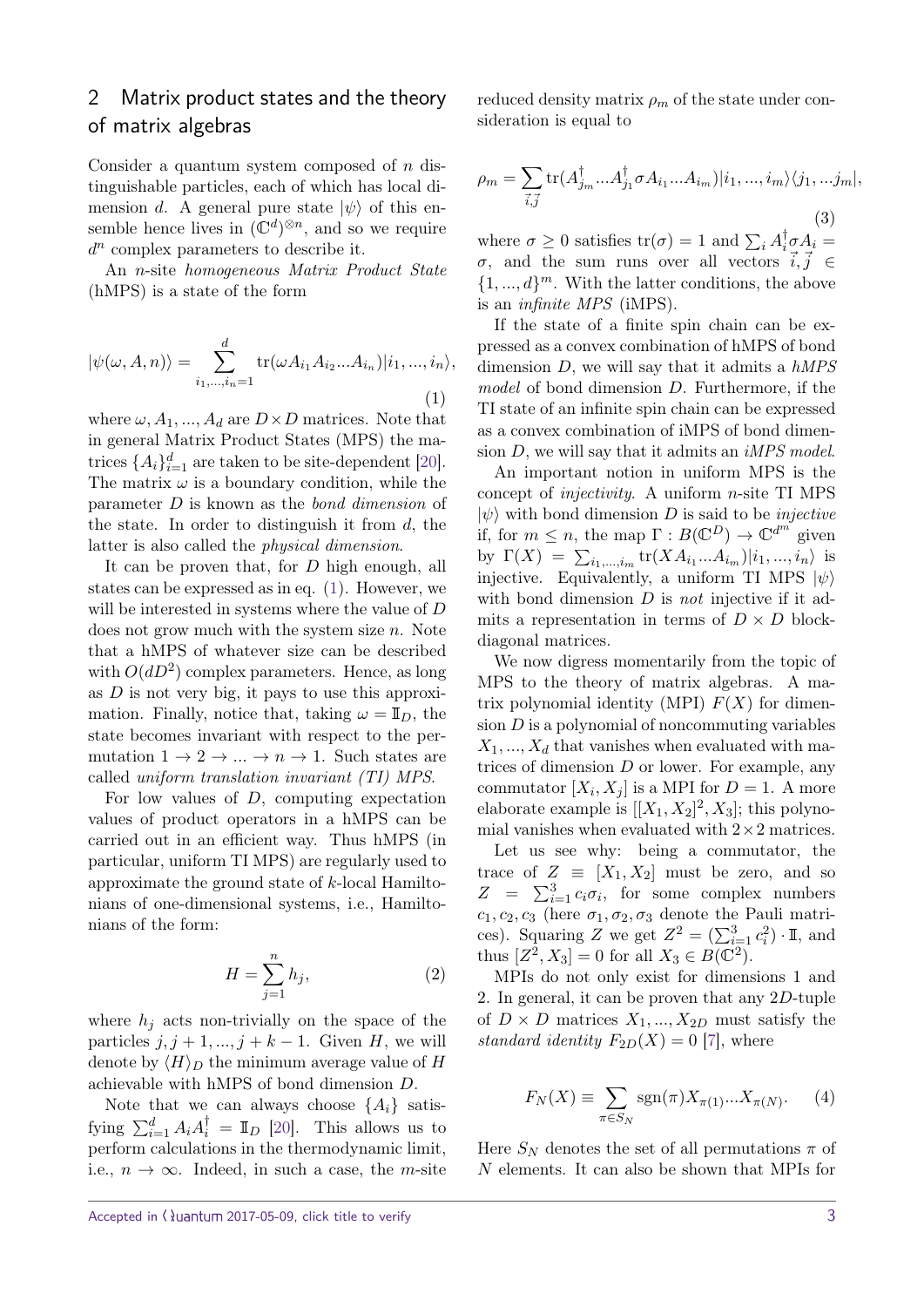matrices of dimension *D* must necessarily have degree 2*D* or higher [\[7\]](#page-10-8).

A concept related to MPIs is that of central matrix polynomials, or polynomials  $P(X)$  of noncommuting variables which are proportional to the identity when evaluated with  $D \times D$  matrices. E.g.: in  $D = 1$ , any polynomial can be interpreted as a central polynomial. In  $D = 2$  we already saw an example, namely the polynomial  $[X_1, X_2]^2$ . As with MPIs, it can be proven that non-trivial central polynomials (i.e., central polynomials which are not MPIs) exist for all dimensions *D* [\[7\]](#page-10-8).

## 3 The Physics of MPS

We will next establish a relation between matrix polynomials and many-body quantum states. From this link, non-trivial structural properties of hMPS will follow almost straightforwardly. Let  $X \equiv (X_1, ..., X_d)$  be any tuple of *d* noncommuting variables, and let  $P(X)$ be a homogeneous polynomial  $P(X_1, ..., X_d)$  $\sum_{i_1,\dots,i_m} p_{i_1,\dots,i_m} X_{i_1} \dots X_{i_m}$  of degree *m*. By  $|P(X)\rangle$  we will denote the *m*-particle vector  $|P(X)\rangle = \sum_{i_1,\dots i_m} p_{i_1,\dots,i_m}^* |i_1,\dots,i_m\rangle.$ 

It is immediate that, for any *n*-site hMPS  $|\psi\rangle$ of the form [\(1\)](#page-2-0), applying  $\langle P(X) \rangle$  over particles  $s + 1, \ldots, s + m$  leads to

$$
\langle P(X)|\psi\rangle =
$$
  
= 
$$
\sum_{i_1,\dots,i_s,i_{s+m+1},\dots,i_n} \text{tr}(\omega A_{i_1}...A_{i_s} P(A) A_{i_{s+m+1}}...A_{i_n}) \times
$$
  

$$
\times |i_1,...,i_s,i_{s+m+1},...,i_n\rangle.
$$
 (5)

That is, we obtain a state similar to an  $(n - m)$ site hMPS, but with an 'impurity' in the middle, namely the matrix polynomial  $P(A)$ . This notion of interacting with physical sites in order to engineer operators at the virtual level is actually the main idea behind measurement-based quantum computing on MPS [\[8\]](#page-10-9).

Now, let  $P(X)$  be a homogeneous MPI for dimension  $D$  of degree  $m$ . Then, according to  $(5)$ ,  $\langle P(X)|\psi\rangle = 0$ , i.e., the local operator  $\langle P(X)|$ will have the property of annihilating *any* hMPS with bond dimension *D* or smaller. Conversely, let  $|P(X)\rangle$  be an *m*-particle vector with the property of annihilating all hMPS of bond dimension *D* or smaller. Due to our freedom in choosing the boundary condition  $\omega$ , it is easy to see that  $P(X)$  must necessarily be a MPI. We have just established that the local space spanned by hMPS is the orthogonal complement of the space of homogeneous MPIs for dimension *D*.

Note that, if  $|\psi\rangle$  is a non-injective uniform TI MPS, then  $\langle P(X)|\psi \rangle = 0$  for all MPIs  $P(X)$  of dimension  $D-1$ . This follows from the fact that the diagonal blocks of one of its matrix representations must have size  $D-1$  or smaller.

The next question to answer is how big these two spaces are. Denote by  $\mathcal{H}_{D,m}^{MPS}$  the *m*-local space spanned by hMPS of bond dimension *D* of whatever size  $n \geq m$ , and call  $\mathcal{H}_{D,m}^{MPI}$  the orthogonal complement of  $\mathcal{H}_{D,m}^{MPS}$ . Since MPIs of degree smaller than 2*D* do not exist, we have that, for  $m < 2D$ ,  $\mathcal{H}_{D,m}^{MPI} = \{0\}$ . Now, it is easy to see that  $\mathcal{H}_{D,m}^{MPS}$  corresponds to span $\{|\psi(\omega, A, m)\rangle$  :  $\omega, A_1, ..., A_d \in B(\mathbb{C}^D)$ . Calling  $\vec{a}$  the entries of the matrices *A*, we thus have that

<span id="page-3-2"></span>
$$
|\psi(\omega, A, m)\rangle = \sum_{w} w(\vec{a}, \omega_{ij}, m)|\phi_w\rangle, \qquad (6)
$$

where the sum runs over all monomials *w* of degree *m* in  $\vec{a}$  and degree 1 on the entries of  $\omega$ , and the vectors  $\{\ket{\phi_w}\}_w$  do not depend on the particular values of  $A, \omega$  (e.g.: the vector corresponding to the monomial  $\omega_{11}(A_1)_{11}^m$  is  $|1\rangle^{\otimes m}$ ). The above decomposition allows us to bound the dimensionality of  $\mathcal{H}_{D,m}^{MPS}$  simply by counting the number of such monomials. The result is

<span id="page-3-1"></span>
$$
\dim(\mathcal{H}_{D,m}^{MPS}) \le D^2 \left( \begin{array}{c} m + dD^2 - 1 \\ dD^2 - 1 \end{array} \right), \qquad (7)
$$

<span id="page-3-0"></span>where the  $D^2$  factor stems from the number of entries of the boundary condition *ω*. Relation [\(7\)](#page-3-1) implies that the dimension of  $\mathcal{H}_{D,m}^{MPS}$  increases polynomially with the system size *m*, contrarily to the total local space dimension, which increases as  $d^m$ . In the limit of high  $m$ , the space of MPIs is therefore exponentially bigger than  $\mathcal{H}_{D,m}^{MPS}$  .

Both the identification of  $\mathcal{H}_{D,m}^{MPS}$  with the orthogonal complement of  $\mathcal{H}_{D,m}^{MPI}$  and the polynomial bound on  $\dim(\mathcal{H}_{D,m}^{MPS})$  appear in Werner's encyclopaedic article [\[30\]](#page-11-5).

In [A](#page-11-6)ppendix A we describe two efficient (i.e., with time complexity polynomial on *m*) algorithmic procedures to generate an orthonormal basis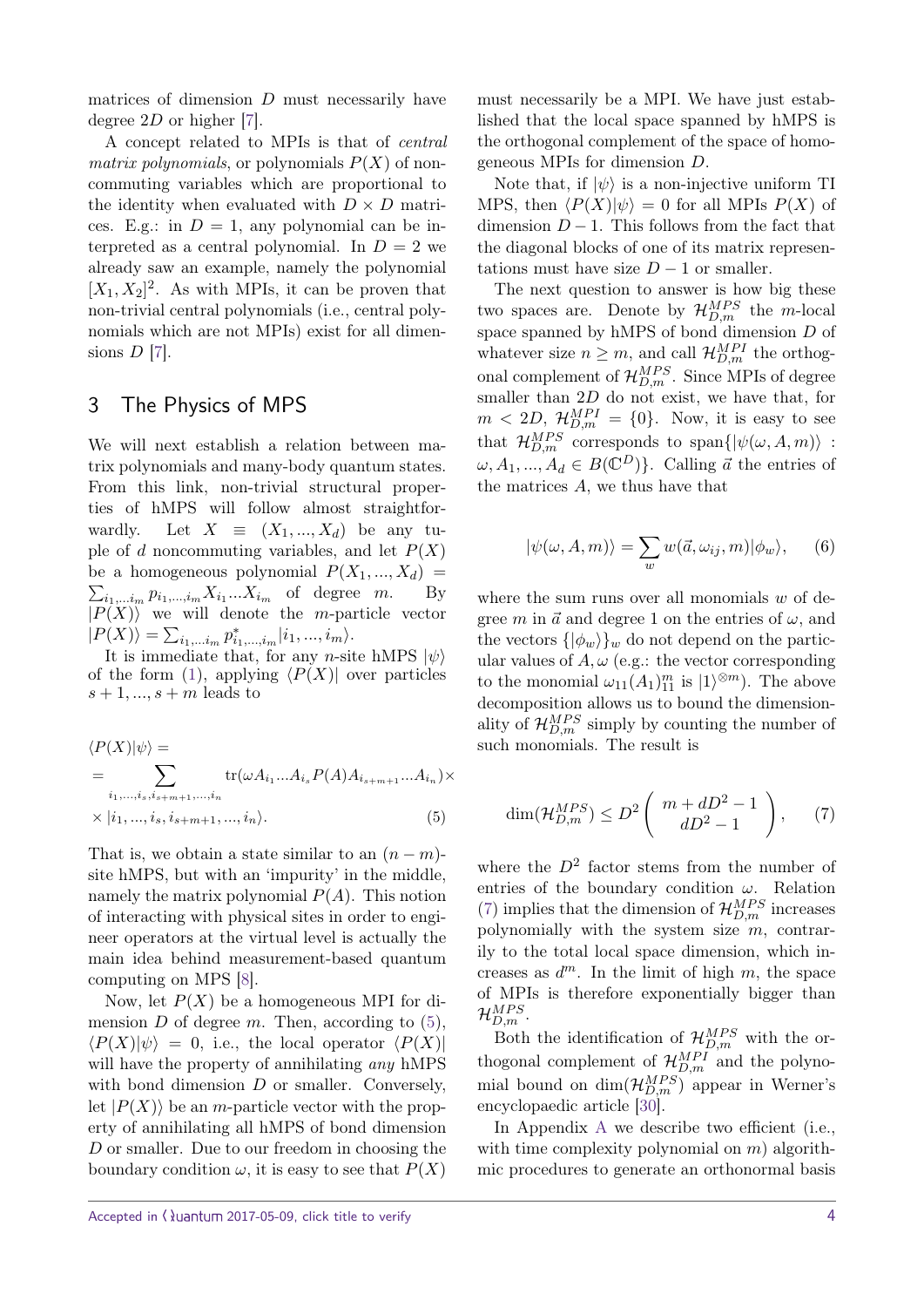| $\boldsymbol{m}$                                                                                    | $-6$ | 7 8 1 | 9 <sup>1</sup> | $10 \quad 11$ | 12 | 13 | 14 | 15       |
|-----------------------------------------------------------------------------------------------------|------|-------|----------------|---------------|----|----|----|----------|
| $D = 2$   30   53   88   139   210   306   432   594   798   1051   1360                            |      |       |                |               |    |    |    |          |
| $D = 3 \mid 32 \mid 64 \mid 128 \mid 256 \mid 506 \mid 976 \mid 1820 \mid 3278 \mid 5700 \mid 9597$ |      |       |                |               |    |    |    | $\times$ |
| $D=4$   32   64   128   256   512   1024   2048   3278   8192   $\times$                            |      |       |                |               |    |    |    |          |
| $D = \infty$ 32 64 128 256 512 1024 2048 4096 8192 16384 32768                                      |      |       |                |               |    |    |    |          |

<span id="page-4-0"></span>Table 1: Dimension of the  $m$ -qubit subspace  $\mathcal{H}_{D,m}^{MPS}$  for different values of the bond dimension *D*.

for  $\mathcal{H}_{D,m}^{MPS}$ . This allows us to ascertain the exact dimensionality of the spaces  $\mathcal{H}_{D,m}^{MPS}$ , for whatever values of *D, d, m*. Some results are presented in Table [1.](#page-4-0)

Let  $h \in B(\mathcal{H}_{D,m}^{MPI})$  be a self-adjoint operator acting on the space of MPIs of dimension *D*, and suppose that we integrate it in a *k*-local Hamiltonian *H*, with  $k \geq m$ . That is, suppose that the Hamiltonian of the system is  $H' = H + h$ , with *H* given by eq. [\(2\)](#page-2-1).

The above discussion implies that hMPS of bond dimension *D* or lower 'will not see' such a term, i.e.,  $H'|\psi\rangle = H|\psi\rangle$  for all hMPS  $|\psi\rangle =$  $|\psi(\omega, A, n)\rangle$ , with  $\omega, A \subset B(\mathbb{C}^D)$ ,  $n \geq m$ . Elaborating on this, we find a limitation common to all hMPS-based variational methods for Hamiltonian minimization:

<span id="page-4-1"></span>**Proposition 1.** *Let*  $D > D' > 1$  *be natural numbers. Then, for sufficiently large n, there exists a O*(*D*<sup>2</sup> )*-local TI n-qubit Hamiltonian H satisfying*

$$
\langle H \rangle_{D'-1} > \langle H \rangle_{D'} = \langle H \rangle_{D'+1} = \dots
$$
  
 
$$
\dots = \langle H \rangle_{D-1} = \langle H \rangle_D > \langle H \rangle_{D+1}.
$$
 (8)

*The result also holds when we restrict the Hamiltonian minimization to uniform TI MPS (with*  $\omega = \mathbb{I}_D$ *). Moreover, it can be extended to iMPS and TI Hamiltonians in the infinite spin chain. The Hamiltonian can also be taken O*(*D*)*-local at the cost of increasing the physical dimension of the particles.*

See Appendix [B](#page-12-0) for a proof.

A blind application of the proverbial method of minimizing a Hamiltonian via hMPS of increasing bond dimension until the sequence of energy values appears to converge hence risks getting stuck at a suboptimal point. Admittedly, the limitations implied by the Proposition do not pose a practical threat for usual studies of one-dimensional non-critical chains, since current hMPS-based algorithms allow reaching bond dimensions of order 100 in a normal computer (way beyond the locality of Hamiltonians of physical interest). This is no longer the case, though, for some other classes of TNS, for which we lack good optimization schemes and Proposition [1](#page-4-1) also extends, see below. Note though that none of the arguments above apply to MPS or TNS with sitedependent tensors.

Let us conclude with a speculative thought: consider the evolution of hMPS under homogeneous Matrix Product Operators (MPO) rather than under local Hamiltonians. Since MPOs represent polynomials of arbitrarily high degree, in principle there could exist homogeneous MPOs with low bond dimension which nonetheless annihilate all hMPS of a moderately high bond dimension. That could jeopardize the performance of current algorithms to simulate time evolution in condensed matter systems, see [\[28\]](#page-11-7).

Suppose now that we choose  $P(X)$  in eq. [\(5\)](#page-3-0) to be a central polynomial for dimension *D*. Then  $P(A) = p(A)\mathbb{I}$ , where  $p(A)$  is a scalar. The state  $|\psi\rangle$  will hence get projected into the state  $p(A)|\psi'\rangle$ , with

$$
|\psi'\rangle = \sum_{\substack{i_1, \dots, i_s, \\ i_s + m + 1, \dots, i_n}} \text{tr}(\omega A_{i_1} \dots A_{i_s} A_{i_{s+m+1}} \dots A_{i_n}) \times
$$

$$
\times |i_1, \dots, i_s, i_{s+m+1}, \dots, i_n\rangle.
$$

$$
(9)
$$

<span id="page-4-3"></span><span id="page-4-2"></span>This is again a hMPS with the same boundary condition  $\omega$  and matrices  $A_1, ..., A_d$ , but where *m* particles are just missing.

Now, divide the space of *m*-degree homogeneous central polynomials into classes  $[P] = P +$  $MPI$ , i.e., two central polynomials  $P_1, P_2$  belong to the same class if and only if  $P_1 - P_2$  is an MPI. These classes form a vector space  $\mathcal{Q}_{D,m}$ , the quotient space of *m*-degree homogeneous central polynomials by MPIs. Let  ${P_i(X)}_i$  be a basis for  $Q_{D,m}$  and define the *m*-local operator  $C \equiv \sum_i |\varphi_i\rangle\langle P_i(X)|$ , where  $\{|\varphi_i\rangle\}_i$  is any orthonormal set of *m*-particle states. The effect of *C* over any hMPS of bond dimension *D* or smaller is to project the *m* particles where it acts into the pure state  $|\varphi\rangle \equiv \sum_i p_i(A)|\varphi_i\rangle$ , while the remaining particles end up in the state [\(9\)](#page-4-2). It hence 'cuts' particles  $s + 1, ..., s + m$  off the chain and 'glues' the two ends back, see Figure [1.](#page-5-0)

This sort of operators will be called cut-andglue operators. Note that, after tracing out the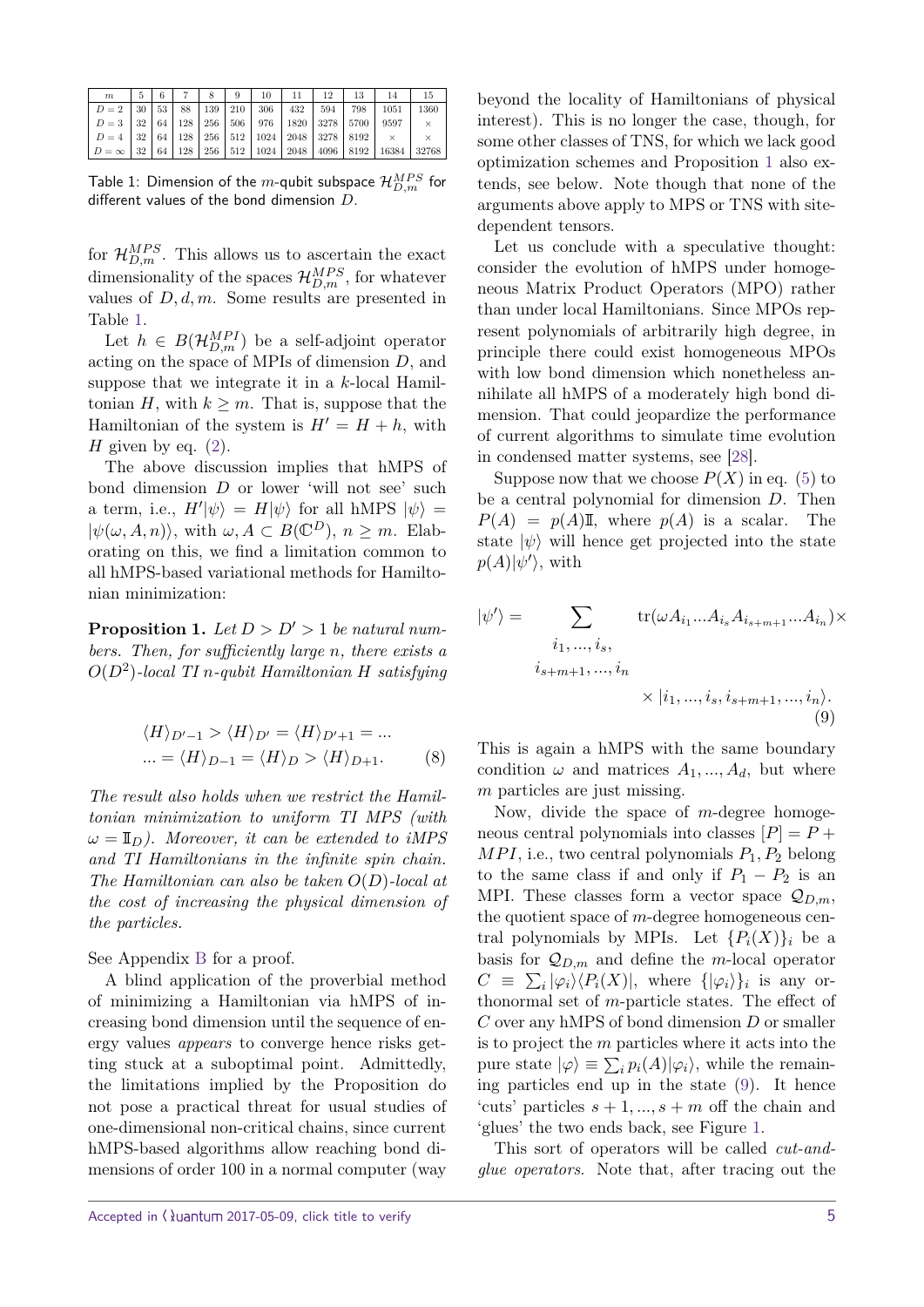

<span id="page-5-0"></span>Figure 1: Action of a cut-and-glue operator *C* over a MPS.

particles cut, a cut-and-glue operator acting over an iMPS leaves the spin chain in the same quantum state (modulo normalization).

To understand the significance of cut-and-glue operators, consider this: given an injective iMPS  $|\psi\rangle$ , with matrices  $A_1, ..., A_d$ , one can always find homogeneous polynomials  ${P_i(X)}_i$  of degree *m* such that  $P_i(A) \propto \mathbb{I}_D$  for all *i* (this follows from the injectivity condition). Hence the operator  $\sum_i |i\rangle\langle P_i(X)|$  acting on  $|\psi\rangle$  will produce a state of the form  $(\sum_i p_i(A)|i\rangle)|\psi\rangle$ . However, that same operator applied over an arbitrary iMPS  $|\phi\rangle$  with matrices  $B_1, ..., B_d$  will not produce a state proportional to  $|\phi\rangle$ , since  $P_i(B) \not\propto \mathbb{I}_D$ . Choosing  ${P_i(X)}_i$  to be central polynomials, we make sure that  $\sum_i |i\rangle\langle P_i(X)|\phi\rangle = (\sum_i p_i(A)|i\rangle)|\phi\rangle$  for all iMPS  $|\phi\rangle$  of bond dimension *D*.

Finally, note that cut-and-glue operators for dimension *D* annihilate all non-injective iMPS of bond dimension *D*, as well as all iMPS with lower bond dimension. This follows from the fact that any central polynomial *P* for dimension *D* evaluated on matrices  $A = (A_1, ..., A_d)$ of size smaller than *D* must equal zero. In effect, those can be embedded in  $D \times D$  matrices as  $\tilde{A}_i \equiv$  $\begin{pmatrix} A_i & 0 \\ 0 & 0 \end{pmatrix}$ . Since by definition  $P(\tilde{A})$  is proportional to the identity, the proportionality constant must be zero.

In Appendix [C](#page-13-0) we sketch efficient procedures to generate a basis for  $\mathcal{Q}_{D,m}$ . Table [2](#page-5-1) gives an idea of how the dimensionality of  $\mathcal{Q}_{D,m}$  scales with the system size and the bond dimension in qubit ensembles. Surprisingly, it turns out that the dimensionality of  $\mathcal{Q}_{2,m}$  $\mathcal{Q}_{2,m}$  $\mathcal{Q}_{2,m}$  in Table 2 follows the sequence of coefficients in the power series ex-

|                                                                                                                         |  |  |  |  |  | $3   4   5   6   7   8   9   10   11   12   13   14   15$ |  |
|-------------------------------------------------------------------------------------------------------------------------|--|--|--|--|--|-----------------------------------------------------------|--|
|                                                                                                                         |  |  |  |  |  |                                                           |  |
| $\mid D=3 \mid 0 \mid 0 \mid 0 \mid 0 \mid 0 \mid 0 \mid 4 \mid 16 \mid 50 \mid 129 \mid 274 \mid 542 \mid \times \mid$ |  |  |  |  |  |                                                           |  |

<span id="page-5-1"></span>Table 2: Dimensions of the *m*-qubit quotient spaces  $Q_{D,m}$  for different values of  $m$  and bond dimensions  $D = 2, 3.$ 

pansion of the Poincaré series  $P(C_{2,2};t)$ , which is sequence A096338 in the On-Line Encyclopedia of Integer Sequences [\[24\]](#page-11-8). We conjecture that the above observation holds true for entries beyond  $m = 15$  in Table [2](#page-5-1) as well.

Both annihilation and cut-and-glue operators are important structural features of hMPS. Unfortunately, even for  $D = 2$  their implementation in the lab would require the ability to switch on non-trivial four-interaction terms. This is experimentally challenging, given that in many experimental setups only 2-local operators are accessible. Fortunately, there is a cleverer way to exploit our findings.

The notions of anihilation and cut-and-glue operators allow us to define a family of local operators *h* whose average value is non-negative when computed with *n*-site MPS of bond dimension *D* or smaller. Call *P* the projector onto the space  $\mathcal{H}_{D,n}^{MPS}$ , and consider all *m*-local operators *h* which satisfy:

<span id="page-5-2"></span>
$$
PhP = f + \sum_{j=1}^{n-1} PC_j g_j C_j^{\dagger} P, \tag{10}
$$

where  $f \geq 0$ ,  $C_j$  is a cut-and-glue operator acting non-trivially over particles  $1, \ldots, j$  and  $q_i$  is an entanglement witness [\[26\]](#page-11-9) with respect to the partition  $1, ..., j | j + 1, ..., n$  (namely,  $\langle g_j \rangle \geq 0$  for all quantum states separable with respect to the said partition). Clearly,  $\langle h \rangle_D > 0$ . Note that, if we drop the requirement of locality, one can construct operators of the form [\(10\)](#page-5-2) for arbitrarily high bond dimensions just by combining known families of entanglement witnesses, central polynomials and matrix polynomial identities.

Given an arbitrary (*k*-local) operator *H*, consider the problem of maximizing  $\mu \in \mathcal{R}$  such that  $H - \mu$  admits a decomposition of the form [\(10\)](#page-5-2). Then, for any feasible  $\mu$ ,  $\langle H \rangle_D \geq \mu$ . If the minimum eigenvalue of *H* happens to be smaller than  $\mu$ , then  $H - \mu$  can be regarded as a *bond dimen*sion witness: an expectation value for *H* below *µ* would prove that the underlying quantum state of the system does not admit a hMPS model of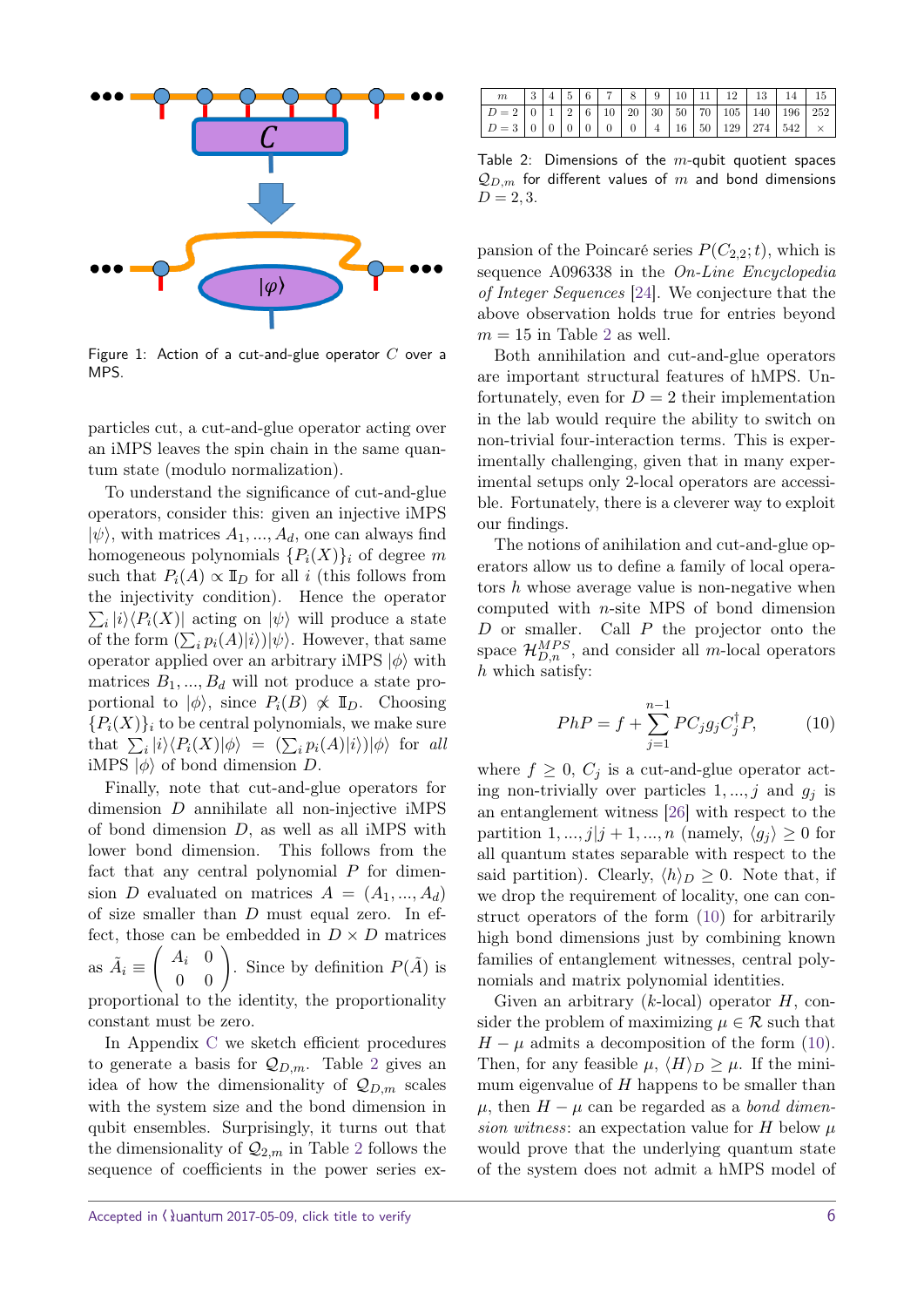bond dimension *D*.

Regretfully, the optimization proposed above requires an implicit characterization of entanglement witnesses, a problem known to be NP-hard [\[9\]](#page-10-10). A way out is to simply demand  $g_i$  to belong to a class of entanglement witnesses which are easy to describe. An obvious choice is the set of all operators which are Positive (semidefinite) under Partial Transposition (PPT) [\[19\]](#page-10-11). With this restriction on  $g_i$ , the maximization of  $\mu$  can be formulated as a semidefinite program (SDP), a class of convex optimization problems which can be solved efficiently [\[27\]](#page-11-4).

The dual of this program would be an optimization over all quantum states  $\rho \in B(\mathcal{H}_{D,m}^{MPS})$ such that, for all *j*,  $C_j \rho C_j^{\dagger}$  is PPT for the partition  $1, ..., j | j + 1, ..., n$ . Since  $\mathcal{H}_{D,m}^{MPS}$  grows polynomially with *m*, for small *D* a normal computer can reach large values of *m*. Moreover, playing with the displacement operator, it is easy to derive a hierarchy of SDPs for the characterization of iMPS models.

Rather than describing these tools in detail [the reader can find a full description of the SDP programs in Appendix [D\]](#page-13-1), we will illustrate how these methods work with a practical example. Consider an *N*-site spin 1/2 chain, and suppose that, via neutron interferometry, we estimate the expectation value of the XXX Heisenberg Hamiltonian

$$
H_N = \sum_{i=1}^{N-1} \frac{1}{4} \vec{\sigma}_i \cdot \vec{\sigma}_{i+1}.
$$
 (11)

We wonder whether our experiment can be explained with a hMPS model of low bond dimension.

Take the number of particles in the chain to be small, say  $N = 7$ . For low N, the minimum eigenvalue of  $H_N$  can be computed exactly, and so we find that the minimum average energy per interaction term is  $E \equiv \min_{\overline{6}} \langle H_7 \rangle \approx -0.4727$ . On the other hand, an SDP optimization over 7 site normalized density matrices  $\rho \in B(\mathcal{H}_{2,7}^{MPS})$ satisfying  $C_j \rho C_j^{\dagger}$ , PPT for  $j = 5, 6$  returns the greater value  $E_2 \equiv \frac{1}{6}$  $\frac{1}{6}\langle H_7 \rangle_2 \ge -0.4065$ . This optimization, and all subsequent ones, was carried out with the SDP solver MOSEK [\[3\]](#page-9-1). The XXX Heisenberg Hamiltonian can thus be interpreted as a displaced bond dimension witness: an expectation value smaller than -0.4065, within reach

given the lower value of *E*, would signify that the state of the spin chain cannot have a hMPS model of bond dimension  $D = 2$ .

Refuting  $D = 3$  hMPS models for  $N = 7$ is impossible with the tools developed so far, since  $\mathcal{H}_{3,N}^{MPS} = (\mathbb{C}^2)^{\otimes N}$  and  $\mathcal{Q}_{3,N} = \{0\}$ , for  $N = 1, \ldots, 8$  $N = 1, \ldots, 8$  $N = 1, \ldots, 8$ , see Tables 1 and [2.](#page-5-1) To make matters worse, SDP optimizations for  $N > 9$  are too memory-demanding for a normal computer. However, if we drop the PPT condition, the resulting SDP can be seen equivalent to projecting  $\frac{1}{N-1}H_N$  on the subspace  $\mathcal{H}_{3,N}^{MPS}$  and finding the minimum eigenvalue of the resulting operator. This simplified method allows us to reach greater values of *N*, at the price of losing robustness in our bounds. With this trick, for  $N = 13$ we obtain a bound  $E_3 \equiv \frac{1}{12} \langle H_{13} \rangle_3 \ge -0.44958$ , slightly bigger than the minimum energy density  $E = -0.46044$  achievable.

For  $N \gg 1$ , we can take the system to be approximately translational invariant, so this time we want to refute iMPS models of low bond dimension for our system. For  $D = d = 2$ iMPS models, it can be shown that spin chains are symmetric under parity, and hence satisfy non-trivial linear constraints. However, if our experimental setup does not allow us to estimate quantities of the sort  $\sum_{i=1}^{N-1} \langle \sigma_i^s \sigma_{i+1}^t \rangle$ , with  $t \neq s$ , we must again rely on inequalities, in which case the XXX Heisenberg Hamiltonian can also serve as a witness. It is a standard result (see, e.g., [\[11\]](#page-10-12)) that the ground state energy density  $E = \lim_{N \to \infty} \frac{1}{N-1} \langle H_N \rangle$  of the infinite XXX Heisenberg model is given by  $E = 1/4 - \ln(2) \approx$ −0*.*4431.

Now, how to derive bounds for iMPS models? A possibility would be to compute the minimum expectation value of  $\frac{1}{N-1} \langle H_N \rangle$  for high *N* via the hMPS SDP relaxation used above. Intuitively, increasing values of *N* should give better and better approximations to the optimal iMPS value for the energy density. We chose, though, to use the slightly better approximation of optimizing the value of  $\frac{1}{4}\vec{\sigma}_1 \cdot \vec{\sigma}_2$  over reduced density matrices subject to the constraints above and the extra condition  $\rho \in S_{D,N}$ , where  $S_{D,N}$  denotes the span of the *N*-site reduced density matrices of iMPS of bond dimension *D*. This space can be characterized using similar techniques as the ones we applied to compute  $\mathcal{H}_{D,m}^{MPS}$ .

Optimizing over 8-site normalized reduced den-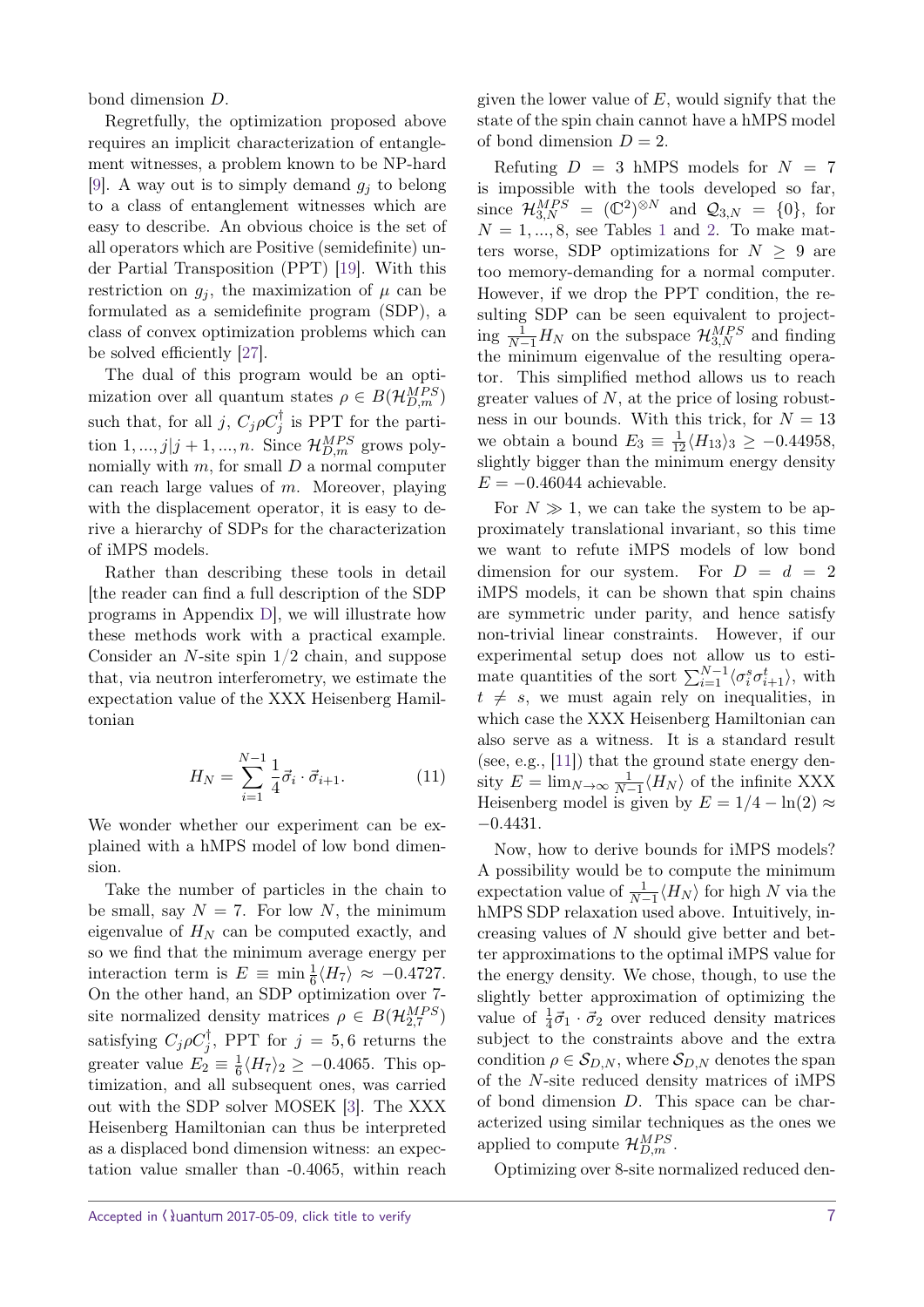sity matrices  $\rho \in B(\mathcal{H}_{2,8}^{MPS})$  satisfying  $C_j \rho C_j^{\dagger}$ , PPT for  $j = 5, 6, 7$  and  $\rho \in S_{2,8}$  we find that  $E_2 \equiv \lim_{N \to \infty} \frac{1}{N-1} \langle H_N \rangle_2 \ge -0.3378$ . An average energy lower than the last value will hence refute all iMPS models of bond dimension  $D = 2$ .

This example is very illuminating in that it allows to appreciate the relevance of cut-and-glue operators for this class of optimizations. For, if we drop the PPT conditions above, the lower bound on  $E_2$  output by the computer decreases to −0*.*4246. This is still bigger than *E*, and so it also defines a bond dimension witness. However, it is one order of magnitude less robust than the previous one, and so its violation is more challenging from an experimental point of view.

As a final example, we consider the Majumdar-Ghosh Hamiltonian [\[14\]](#page-10-13):

$$
H_{MG} = \sum_{i=1}^{N-2} \frac{1}{8} (2\vec{\sigma}_i \vec{\sigma}_{i+1} + \vec{\sigma}_i \vec{\sigma}_{i+2}).
$$
 (12)

The expectation value of this operator can also be estimated experimentally via neutron diffusion. In the thermodynamical limit  $N \to \infty$ , the minimum energy density of  $H_{MG}$  is  $E = -\frac{3}{8}$ −0*.*375, achievable with an iMPS of bond dimension  $D = 3$  [\[20\]](#page-10-5). In contrast, an  $8^{th}$ -order SDP relaxation over iMPS of bond dimension  $D = 2$ gives  $E_2 \ge -0.2593$ . We have just derived a bond dimension witness with a large gap between iMPS models with  $D = 2$  and  $D = 3$ . On the negative side, though, our lower bound for *E*<sup>2</sup> is significantly lower than the best upper bound  $E_2 \leq -0.125$  we found using the Amoeba variational method [\[31\]](#page-11-10).

Note that the former SDP methods can be easily turned into feasibility tests. Indeed, determining the existence of a state with the properties above compatible with some partial information we may hold about the quantum state of the spin chain (such as, e.g., the average value of a number of 2-local observables) can also be cast as an SDP. This procedure can help an experimentalist to refute the existence of a hMPS or iMPS model for the state he/she prepared in the lab, without the need of guessing the 'right' bond dimension witness to do the job.

An immediate question is whether the SDP hierarchy of relaxations for iMPS models sketched above is complete, in the sense that it allows us to detect any state lacking an iMPS model by

taking *N* sufficiently large (the SDP relaxation for general hMPS is clearly not complete). In this regard, notice that  $\mathcal{H}_{1,N}^{MPS}$  corresponds to the symmetric space of *N* particles, and  $Q_{1,N}$  =  $\mathcal{H}_{1,N}^{MPS}$ . Hence for  $D=1$  the hierarchy reduces to just imposing that the overall state is symmetric and PPT with respect to any bipartition. This is actually the Doherty-Parrilo-Spedalieri (DPS) method for entanglement detection [\[4\]](#page-10-14), and convergence follows from the quantum de Finetti the-orem [\[12\]](#page-10-15). Similarly,  $\mathcal{H}_{\infty,N}^{MPS} = \mathbb{C}^{d^N}$ ,  $\mathcal{Q}_{\infty,N} = \{0\}$ and  $S_{\infty,N}$  is the span of all TI states. For  $D=\infty$ the hierarchy is therefore computing the minimum expectation value of a Hamiltonian term over *N*-site states whose *N* − 1-site reduced density matrices coincide whenever we remove the first or the last site. This is essentially a reformulation of Anderson's approximation [\[2\]](#page-9-2), where convergence is also known to hold. One would be tempted to claim that our SDP hierarchy should converge as well for all intermediate values of *D*, but we leave this matter open.

# 4 Applications for optimizations over finite dimensional quantum correlations

In [\[15,](#page-10-6) [16\]](#page-10-7), a hierarchy of SDP relaxations is presented to characterize the statistics of finitedimensional quantum systems. This hierarchy relies on the notion of moment matrices. Given a quantum system in state  $\sigma \in B(\mathbb{C}^D)$ , with (self-adjoint) operators  $X_1, ..., X_{d-1} \subset B(\mathbb{C}^D)$ , its  $n^{th}$  order moment matrix  $M$  is a matrix whose rows and columns are labeled by monomials *u* of  $X_1, \ldots, X_{d-1}$  of degree smaller than or equal to *n*, with entries given by  $M_{u,v} = \text{tr}(u^{\dagger}(X)\sigma v(X)).$ In  $[15, 16]$  $[15, 16]$  $[15, 16]$ , it is proposed to relax the requirement of *M* admitting a quantum representation by demanding  $M \geq 0$  and  $M \in \mathcal{M}_D$ , where  $\mathcal{M}_D$ denotes the space spanned by moment matrices with quantum representations of dimension *D*.

A disadvantage of this method is that, for fixed *d, D*, the complexity of implementing the hierarchy increases exponentially with the index *n* of the relaxation. In the following, we show that every  $n^{th}$ -order moment matrix with a quantum representation of dimension *D* can be interpreted as a conic combination of *n*-site hMPS with bond dimension *D*. This will allow us to devise a hMPS-based algorithm that carries out an improved version of the *n th*-order relaxation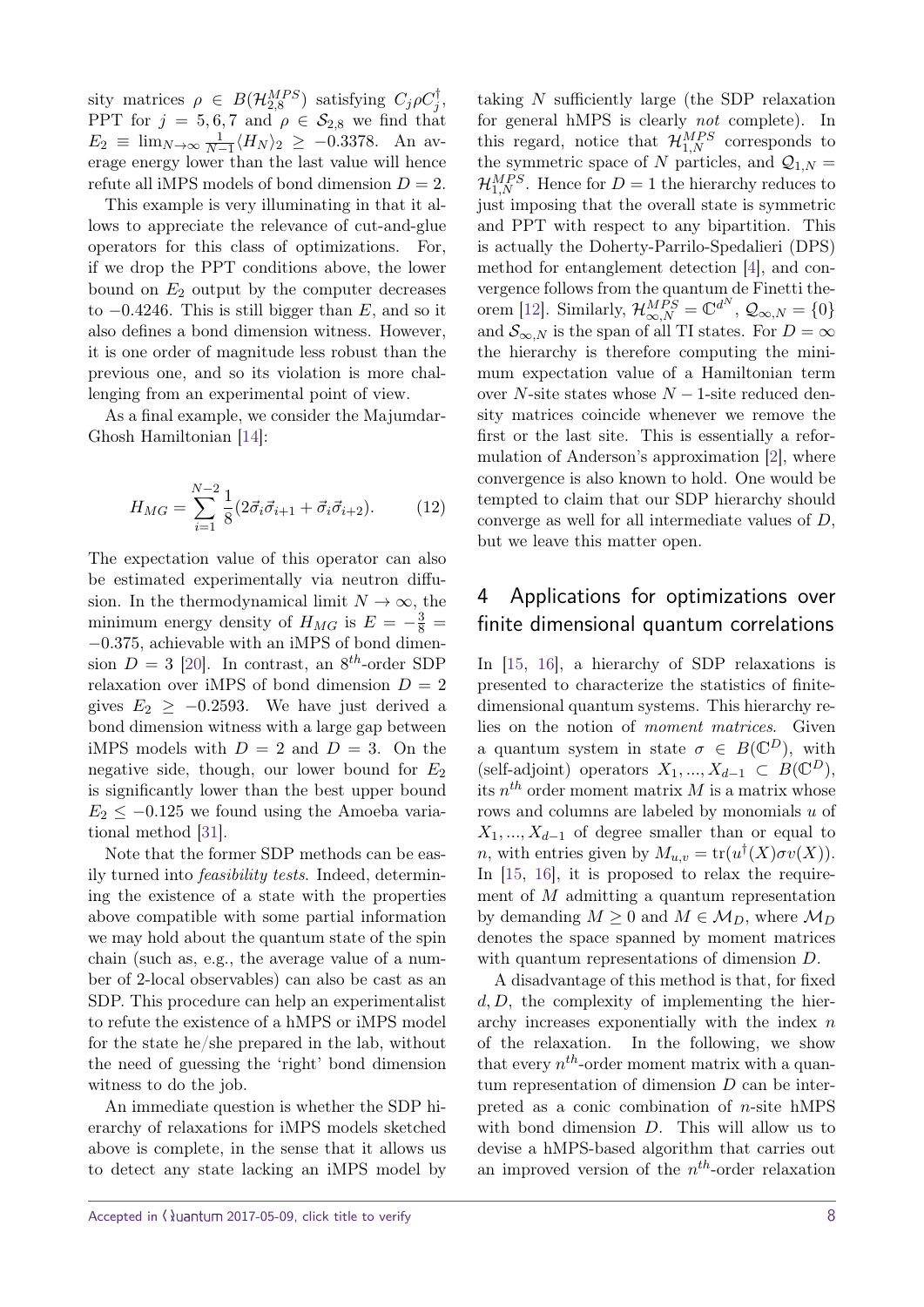described in [\[15,](#page-10-6) [16\]](#page-10-7) in time polynomial in *n*.

Define  $X_d \equiv \mathbb{I}_D$ , and consider vectors of *d* indices with values in {1*, ..., d*}. Then, for any index vector  $\vec{i} \in \{1, ..., d\}^k$ , we can associate the monomial  $u(X)_{\vec{i}} \equiv X_{i_1}...X_{i_n}$ . This procedure gives an over-representation of the set of monomials of degree smaller than or equal to *n*.

Now suppose that, by repeating rows and columns, we enlarge the *n th*-order moment matrix *M* of the system to an  $d^k \times d^k$  matrix  $\overline{M}$  such that  $\langle \vec{i} | \vec{M} | \vec{j} \rangle = M_{u_{\vec{i}}, v_{\vec{j}}},$  with  $| \vec{i} \rangle = |i_1\rangle ... |i_n\rangle$  and similarly for  $|\vec{j}\rangle$ . The 'enhanced' moment matrix *M* can then be written as

$$
\bar{M}_k = \sum_{\vec{i}, \vec{j}} \text{tr}(X_{i_n}^\dagger ... X_{i_1}^\dagger \sigma X_{j_1} ... X_{j_n}) |\vec{i}\rangle\langle\vec{j}|. \tag{13}
$$

This is just the transpose of a conic combination of hMPS of bond dimension *D*; much like eq. [\(3\)](#page-2-2), but without the condition  $\sum_i A_i^{\dagger} \sigma A_i = \sigma$ . As such, its support is contained in  $\mathcal{H}_{D,n}^{MPS}$ ; more precisely, in the analog set for hMPS with  $X_d = \mathbb{I}$ plus any other extra restriction in the variables X. Hence  $\overline{M}$  can be fully specified by a number of parameters polynomial in *n*.

Most interestingly, one can compute special cut-and-glue operators *C* for this kind of hMPS. The convergence of the scheme can therefore be boosted by demanding extra positive  $\frac{1}{2}$  semidefinite constraints such as  $(C_j \overline{M} C_j^{\dagger})^{T_j} \geq$ 0. 'Localizing matrices' of the form  $\dot{M}^q_{u,v}$  =  $\sum_{\vec{i},\vec{j}}\mathrm{tr}(X^\dagger_{\vec{i}} %Mathcal{I}_{\vec{j}})$  $\frac{1}{i}\sigma X_{\vec{j}}q(X)|\vec{i}\rangle\langle\vec{j}|,$  defined in [\[16\]](#page-10-7) to model semi-algebraic conditions of the sort  $q(X) \geq 0$ , can be treated in a similar way.

# 5 Extension to Projected Entangled Pairs States

MPS can be understood as elements of a larger class of TNS called Projected Entangled Pairs States (PEPS) [\[23\]](#page-11-0). Such states are used to approximate the low energy sector of local Hamiltonians describing particles sited in square lattices of arbitrary spatial dimensions. While MPS are defined via tensors with one physical index  $(i = 1, ..., d)$  and two bond indices (the column and row indices of the matrices *A*1*, ..., Ad*), *N*dimensional PEPS are defined via contractions of tensors with 1 physical index and 2*N* bond indices. MPS can therefore be regarded as onedimensional PEPS. For illustration, in Figure [2](#page-8-0)



<span id="page-8-0"></span>Figure 2: The region  $R$  in the two-dimensional lattice is marked in purple. Its boundary *∂*R (dashed line) corresponds to all broken links of the repeated tensor.

the tensors of a two-dimensional PEPS are represented by circles, while physical [bond] indices are denoted by red [orange] lines. If we assume that all such tensors are equal, we arrive at the notion of homogeneous PEPS (hPEPS). It is natural to ask whether some of the structural features we derived for hMPS also extend to hPEPS of higher spatial dimension.

Consider the space spanned by hPEPS of bond dimension *D* and physical dimension *d* in a given region R of the lattice, with boundary *∂*R, see Figure [2.](#page-8-0) As with hMPS, we can express any hPEPS in  $\mathcal R$  as in [\(6\)](#page-3-2), where each monomial *w* has degree 1 on the boundary condition and degree  $|\mathcal{R}|$  on the tensor A generating the hPEPS. The number of such monomials is  $D^{|\partial \mathcal{R}|}\left( \begin{array}{c} |\mathcal{R}|+dD^2-1 \end{array} \right)$ *dD*<sup>2</sup> − 1  $\setminus$ , and hence, for fixed *d, D*, the local space spanned by hPEPS is upper bounded by  $D^{|\partial \mathcal{R}|}$ poly(|R|). This bound must be compared with the total dimensionality of the physical space in  $\mathcal{R}$ , namely,  $d^{|\mathcal{R}|}$ . Provided that  $d^{|\mathcal{R}|}$  > poly $(|\mathcal{R}|)D^{|\partial \mathcal{R}|}$ , we will find non-trivial operators in  $R$  which will annihilate all hPEPS with bond dimension *D* or smaller. If the spatial dimension of the lattice is  $N$ , taking  $\mathcal R$  to be a hypercube of size L, with volume  $|\mathcal{R}| = L^N$  and surface area  $|\partial \mathcal{R}| = 2NL^{N-1}$ , this will happen for *L* high enough.

We have just proven the existence of *tensor polynomial identities, i.e., local vectors*  $|\phi\rangle$  which annihilate all PEPS of bond dimension *D*. Given that generic hPEPS are the ground state of a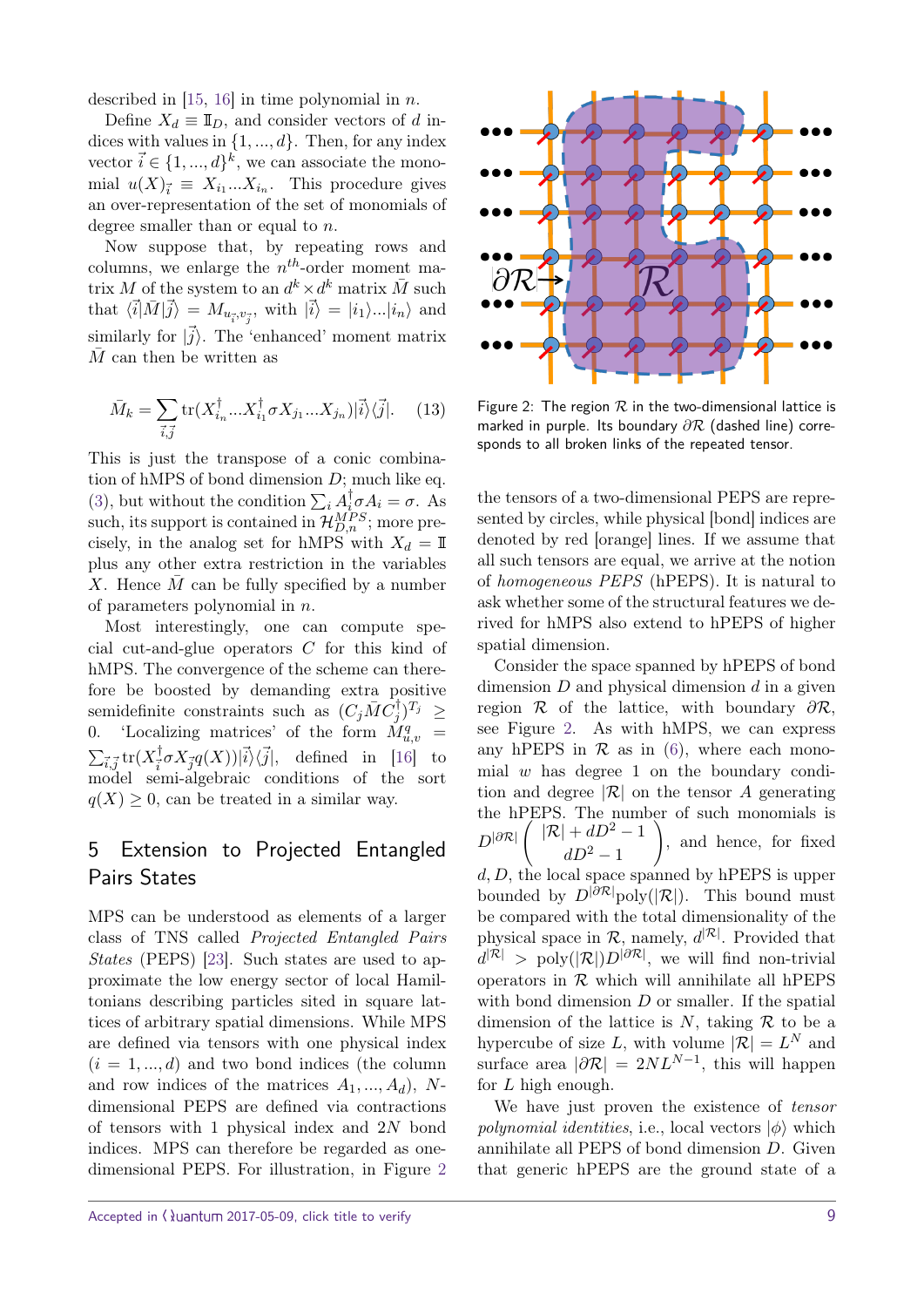unique parent Hamiltonian, it is easy to prove a weaker version of Proposition [1](#page-4-1) for hPEPS of arbitrary spatial dimension. Namely, that the chain of identities will break at some point beyond  $\langle H \rangle_D$  (not necessarily at  $D + 1$ ). Let us remark that, contrarily to hMPS variational algorithms, current tools for optimizations over hPEPS do not allow the user to reach high bond dimensions. Hence, even if the Hamiltonian is *k*-local, it may be that we can just compute the values  $\{\langle H \rangle_D : D \ll k\}$ . In such a predicament we may be eager to believe that the last estimation is a good approximation to the ground state energy, if the corresponding optimizations over lower bond dimensions returned similar results... and we could be wrong, as the arguments above show.

### 6 Conclusion

In this work, we have presented two highly nontrivial structural properties of hMPS, namely, the existence of annihilation and cut-and-glue operators. We used these notions to prove several results concerning the limitations of the hMPS approximation. Along the way, we raised a number of important open questions.

First, it would be desirable to find closed formulas for the dimensionalities of  $\mathcal{H}_{D,m}^{MPS}$  and  $\mathcal{Q}_{D,m}$ . Even though we have efficient methods to calculate these exactly, large values of *m* require a considerable amount of computational time (hence the missing entries in Tables [1,](#page-4-0) [2\)](#page-5-1). Perhaps the connection with the Poincaré series  $P(C_{2,2};t)$  can be exploited in this regard.

Another interesting problem is whether our SDP hierarchy of relaxations to refute iMPS models is complete or can be further improved.

Regarding completeness, for  $D = 1$  the proof of convergence follows from the quantum de Finetti theorem [\[12\]](#page-10-15). For  $D = \infty$ , the hierarchy is just a reformulation of Anderson's approximation [\[2\]](#page-9-2), whose convergence was established long ago. A convergence proof for all other values of *D* would not only provide us with an alternative definition of iMPS, but most likely would involve an intermediate result of depth comparable to the quantum de Finetti theorem.

As for improvement, a promising avenue to boost the speed of convergence of the hierarchy is to incorporate to our codes entropic constraints of the form  $S(\rho_{1,...,k}) \geq S(\rho_{1,...,k-1})$  for  $2 \leq k \leq n$ , as in [\[22\]](#page-11-11). These hold for any TI state; and, in particular, for iMPS. Although not reducible to SDPs, the corresponding problems can nonetheless be attacked with the tools of convex optimization theory. Considering the space spanned by several copies of a hMPS should also help.

Admittedly, it is difficult to believe that these ideas can ever lead to non-trivial restrictions for hMPS models with  $D > 4$ . Devising new tools for the characterization of hMPS models of high bond dimension is hence an important matter.

Finally, it is intriguing whether the analogs of cut-and-glue operators for hMPS also exist for hPEPS of higher dimension. The action of such local operators over an arbitrary hPEPS would be to project the region where they act into a pure state and interconnect the links of the particles in the boundary. Appropriately tamed, such operators would allow transforming tensor network states of different type into each other by means of fixed (i.e., state-independent) local operations, very much like graph states transform into each other [\[10\]](#page-10-16). In this case, however, computational explorations face the exponential complexity of characterizing the space spanned by hPEPS of dimensions two and higher.

Acknowledgements We thank Andreas Winter for proving that the dimensionality of  $\mathcal{H}_{D,m}^{MPS}$ grows polynomially with *m*. T.V. acknowledges the support of the National Research, Development and Innovation Office NKFIH (Grant Nos. K111734 and KH125096). This work was not funded by the European Research Council.

### References

- <span id="page-9-0"></span>[1] Dorit Aharonov, Daniel Gottesman, Sandy Irani, and Julia Kempe. The power of quantum systems on a line. Communications in Mathematical Physics, 287(1):41– 65, jan 2009. [DOI: 10.1007/s00220-008-](https://doi.org/10.1007/s00220-008-0710-3) [0710-3.](https://doi.org/10.1007/s00220-008-0710-3) URL [https://doi.org/10.1007%](https://doi.org/10.1007%2Fs00220-008-0710-3) [2Fs00220-008-0710-3](https://doi.org/10.1007%2Fs00220-008-0710-3).
- <span id="page-9-2"></span>[2] P. W. Anderson. Limits on the energy of the antiferromagnetic ground state. Physical Review, 83(6):1260–1260, sep 1951. [DOI:](https://doi.org/10.1103/physrev.83.1260) [10.1103/physrev.83.1260.](https://doi.org/10.1103/physrev.83.1260) URL [https://](https://doi.org/10.1103%2Fphysrev.83.1260) [doi.org/10.1103%2Fphysrev.83.1260](https://doi.org/10.1103%2Fphysrev.83.1260).
- <span id="page-9-1"></span>[3] MOSEK ApS. The MOSEK optimization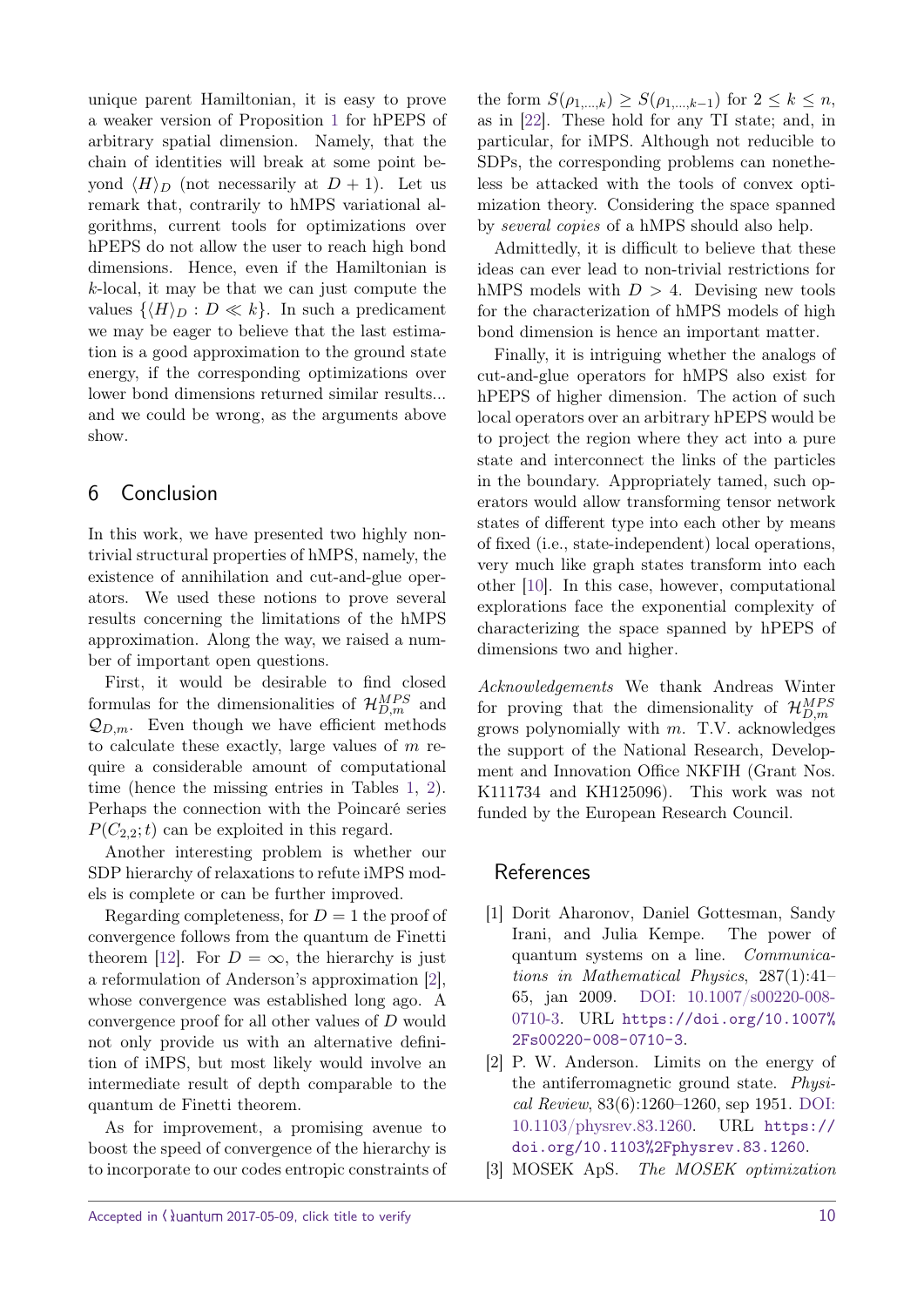toolbox for MATLAB manual. Version 7.1 (Revision 28)., 2015. URL [http://docs.](http://docs.mosek.com/7.1/toolbox/index.html) [mosek.com/7.1/toolbox/index.html](http://docs.mosek.com/7.1/toolbox/index.html).

- <span id="page-10-14"></span>[4] A. C. Doherty, Pablo A. Parrilo, and Federico M. Spedalieri. Distinguishing separable and entangled states. Physical Review Letters, 88(18), apr 2002. [DOI: 10.1103/phys](https://doi.org/10.1103/physrevlett.88.187904)[revlett.88.187904.](https://doi.org/10.1103/physrevlett.88.187904) URL [https://doi.org/](https://doi.org/10.1103%2Fphysrevlett.88.187904) [10.1103%2Fphysrevlett.88.187904](https://doi.org/10.1103%2Fphysrevlett.88.187904).
- <span id="page-10-2"></span>[5] Glen Evenbly and Guifre Vidal. Quantum criticality with the multi-scale entanglement renormalization ansatz. In Springer Series in Solid-State Sciences, pages 99–130. Springer Berlin Heidelberg, 2013. [DOI: 10.1007/978-](https://doi.org/10.1007/978-3-642-35106-8_4) [3-642-35106-8\\_4.](https://doi.org/10.1007/978-3-642-35106-8_4) URL [https://doi.org/](https://doi.org/10.1007%2F978-3-642-35106-8_4) [10.1007%2F978-3-642-35106-8\\_4](https://doi.org/10.1007%2F978-3-642-35106-8_4).
- <span id="page-10-3"></span>[6] M. Fannes, B. Nachtergaele, and R. F. Werner. Finitely correlated states on quantum spin chains. Communications in Mathematical Physics, 144(3):443–490, mar 1992. [DOI: 10.1007/bf02099178.](https://doi.org/10.1007/bf02099178) URL [https://](https://doi.org/10.1007%2Fbf02099178) [doi.org/10.1007%2Fbf02099178](https://doi.org/10.1007%2Fbf02099178).
- <span id="page-10-8"></span>[7] Edward Formanek. The Polynomial Identities and Variants of *n* × *n* Matrices. American Mathematical Society, jan 1991. [DOI:](https://doi.org/10.1090/cbms/078) [10.1090/cbms/078.](https://doi.org/10.1090/cbms/078) URL [https://doi.](https://doi.org/10.1090%2Fcbms%2F078) [org/10.1090%2Fcbms%2F078](https://doi.org/10.1090%2Fcbms%2F078).
- <span id="page-10-9"></span>[8] D. Gross, J. Eisert, N. Schuch, and D. Perez-Garcia. Measurement-based quantum computation beyond the one-way model. Physical Review A, 76(5), nov 2007. [DOI: 10.1103/physreva.76.052315.](https://doi.org/10.1103/physreva.76.052315) URL [https://doi.org/10.1103%2Fphysreva.](https://doi.org/10.1103%2Fphysreva.76.052315) [76.052315](https://doi.org/10.1103%2Fphysreva.76.052315).
- <span id="page-10-10"></span>[9] Leonid Gurvits. Classical complexity and quantum entanglement. Journal of Computer and System Sciences, 69(3):448–484, nov 2004. [DOI: 10.1016/j.jcss.2004.06.003.](https://doi.org/10.1016/j.jcss.2004.06.003) URL [https://doi.org/10.1016%2Fj.](https://doi.org/10.1016%2Fj.jcss.2004.06.003) [jcss.2004.06.003](https://doi.org/10.1016%2Fj.jcss.2004.06.003).
- <span id="page-10-16"></span>[10] M. Hein, J. Eisert, and H. J. Briegel. Multiparty entanglement in graph states. Physical Review A, 69(6), jun 2004. [DOI: 10.1103/physreva.69.062311.](https://doi.org/10.1103/physreva.69.062311) URL [https://doi.org/10.1103%2Fphysreva.](https://doi.org/10.1103%2Fphysreva.69.062311) [69.062311](https://doi.org/10.1103%2Fphysreva.69.062311).
- <span id="page-10-12"></span>[11] Michael Karbach, Kun Hu, and Gerhard Muüller. Introduction to the bethe ansatz II. Computers in Physics, 12(6):565, 1998. [DOI: 10.1063/1.168740.](https://doi.org/10.1063/1.168740) URL [https://doi.](https://doi.org/10.1063%2F1.168740) [org/10.1063%2F1.168740](https://doi.org/10.1063%2F1.168740).
- <span id="page-10-15"></span>[12] Robert König and Renato Renner. A de finetti representation for finite symmetric quantum states. Journal of Mathematical Physics, 46(12):122108, dec 2005. [DOI:](https://doi.org/10.1063/1.2146188) [10.1063/1.2146188.](https://doi.org/10.1063/1.2146188) URL [https://doi.](https://doi.org/10.1063%2F1.2146188) [org/10.1063%2F1.2146188](https://doi.org/10.1063%2F1.2146188).
- <span id="page-10-4"></span>[13] Michael Levin and Cody P. Nave. Tensor renormalization group approach to two-dimensional classical lattice models. Physical Review Letters, 99 (12), sep 2007. [DOI: 10.1103/phys](https://doi.org/10.1103/physrevlett.99.120601)[revlett.99.120601.](https://doi.org/10.1103/physrevlett.99.120601) URL [https://doi.org/](https://doi.org/10.1103%2Fphysrevlett.99.120601) [10.1103%2Fphysrevlett.99.120601](https://doi.org/10.1103%2Fphysrevlett.99.120601).
- <span id="page-10-13"></span>[14] Chanchal K. Majumdar and Dipan K. Ghosh. On next-nearest-neighbor interaction in linear chain. i. Journal of Mathematical Physics, 10(8):1388–1398, aug 1969. [DOI: 10.1063/1.1664978.](https://doi.org/10.1063/1.1664978) URL [https://](https://doi.org/10.1063%2F1.1664978) [doi.org/10.1063%2F1.1664978](https://doi.org/10.1063%2F1.1664978).
- <span id="page-10-6"></span>[15] Miguel Navascués and Tamás Vértesi. Bounding the set of finite dimensional quantum correlations. *Physi*cal Review Letters,  $115(2)$ , jul 2015. [DOI: 10.1103/physrevlett.115.020501.](https://doi.org/10.1103/physrevlett.115.020501) URL [https://doi.org/10.1103%](https://doi.org/10.1103%2Fphysrevlett.115.020501) [2Fphysrevlett.115.020501](https://doi.org/10.1103%2Fphysrevlett.115.020501).
- <span id="page-10-7"></span>[16] Miguel Navascués, Adrien Feix, Mateus Araújo, and Tamás Vértesi. Characterizing finite-dimensional quantum behavior. Physical Review A, 92(4), oct 2015. [DOI: 10.1103/physreva.92.042117.](https://doi.org/10.1103/physreva.92.042117) URL [https://doi.org/10.1103%2Fphysreva.](https://doi.org/10.1103%2Fphysreva.92.042117) [92.042117](https://doi.org/10.1103%2Fphysreva.92.042117).
- <span id="page-10-0"></span>[17] Roberto Oliveira and Barbara M. Terhal. The complexity of quantum spin systems on a two-dimensional square lattice. Quant. Inf, Comp., 8, 2008.
- <span id="page-10-1"></span>[18] Román Orús. A practical introduction to tensor networks: Matrix product states and projected entangled pair states. Annals of Physics, 349:117–158, oct 2014. [DOI:](https://doi.org/10.1016/j.aop.2014.06.013) [10.1016/j.aop.2014.06.013.](https://doi.org/10.1016/j.aop.2014.06.013) URL [https://](https://doi.org/10.1016%2Fj.aop.2014.06.013) [doi.org/10.1016%2Fj.aop.2014.06.013](https://doi.org/10.1016%2Fj.aop.2014.06.013).
- <span id="page-10-11"></span>[19] Asher Peres. Separability criterion for density matrices. Physical Review Letters, 77(8): 1413–1415, aug 1996. [DOI: 10.1103/phys](https://doi.org/10.1103/physrevlett.77.1413)[revlett.77.1413.](https://doi.org/10.1103/physrevlett.77.1413) URL [https://doi.org/](https://doi.org/10.1103%2Fphysrevlett.77.1413) [10.1103%2Fphysrevlett.77.1413](https://doi.org/10.1103%2Fphysrevlett.77.1413).
- <span id="page-10-5"></span>[20] D. Perez-García, F. Verstraete, M. M. Wolf, and J.I. Cirac. Matrix product state rep-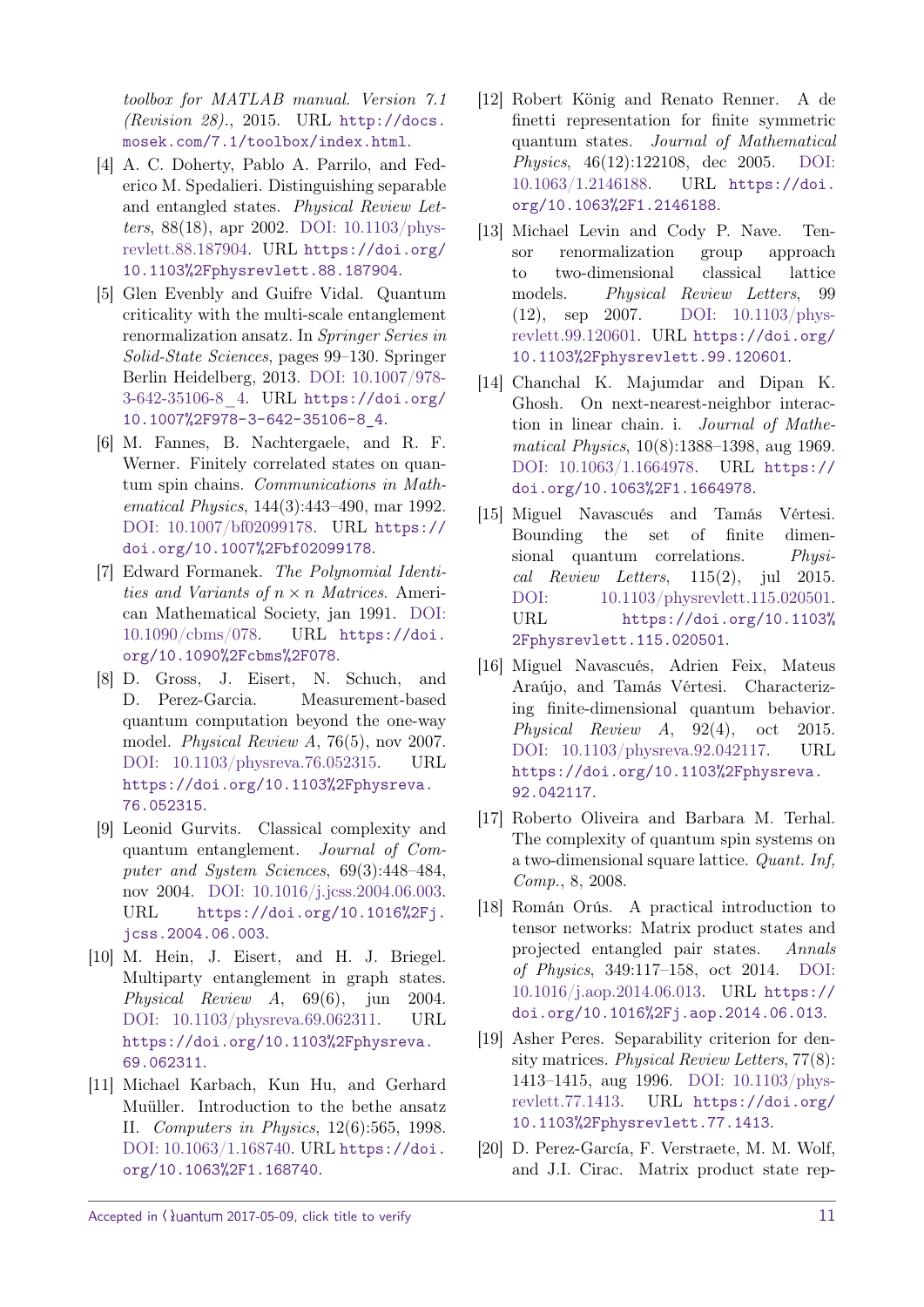resentations. Quantum Inf. Comput., 7:401, sep 2007.

- <span id="page-11-3"></span>[21] Ho N. Phien, Johann A. Bengua, Hoang D. Tuan, Philippe Corboz, and Román Orús. Infinite projected entangled pair states algorithm improved: Fast full update and gauge fixing. Physical Review B, 92(3), jul 2015. [DOI: 10.1103/phys](https://doi.org/10.1103/physrevb.92.035142)[revb.92.035142.](https://doi.org/10.1103/physrevb.92.035142) URL [https://doi.org/](https://doi.org/10.1103%2Fphysrevb.92.035142) [10.1103%2Fphysrevb.92.035142](https://doi.org/10.1103%2Fphysrevb.92.035142).
- <span id="page-11-11"></span>[22] David Poulin and Matthew B. Hastings. Markov entropy decomposition: A variational dual for quantum belief propagation. Physical Review Letters, 106(8), feb 2011. [DOI: 10.1103/physrevlett.106.080403.](https://doi.org/10.1103/physrevlett.106.080403) URL [https://doi.org/10.1103%](https://doi.org/10.1103%2Fphysrevlett.106.080403) [2Fphysrevlett.106.080403](https://doi.org/10.1103%2Fphysrevlett.106.080403).
- <span id="page-11-0"></span>[23] Norbert Schuch, Ignacio Cirac, and David Pérez-García. PEPS as ground states: Degeneracy and topology. Annals of Physics, 325(10):2153–2192, oct 2010. [DOI:](https://doi.org/10.1016/j.aop.2010.05.008) [10.1016/j.aop.2010.05.008.](https://doi.org/10.1016/j.aop.2010.05.008) URL [https://](https://doi.org/10.1016%2Fj.aop.2010.05.008) [doi.org/10.1016%2Fj.aop.2010.05.008](https://doi.org/10.1016%2Fj.aop.2010.05.008).
- <span id="page-11-8"></span>[24] Neil J. A. Sloane. The on-line encyclopedia of integer sequences. In Towards Mechanized Mathematical Assistants, pages 130–130. Springer Berlin Heidelberg. [DOI: 10.1007/978-3-540-73086-](https://doi.org/10.1007/978-3-540-73086-6_12) [6\\_12.](https://doi.org/10.1007/978-3-540-73086-6_12) URL [https://doi.org/10.1007%](https://doi.org/10.1007%2F978-3-540-73086-6_12) [2F978-3-540-73086-6\\_12](https://doi.org/10.1007%2F978-3-540-73086-6_12).
- <span id="page-11-2"></span>[25] Stellan Östlund and Stefan Rommer. Thermodynamic limit of density matrix renormalization. Physical Review Letters, 75(19): 3537–3540, nov 1995. [DOI: 10.1103/phys](https://doi.org/10.1103/physrevlett.75.3537)[revlett.75.3537.](https://doi.org/10.1103/physrevlett.75.3537) URL [https://doi.org/](https://doi.org/10.1103%2Fphysrevlett.75.3537) [10.1103%2Fphysrevlett.75.3537](https://doi.org/10.1103%2Fphysrevlett.75.3537).
- <span id="page-11-9"></span>[26] Barbara M. Terhal. Bell inequalities and the separability criterion. Physics Letters A, 271 (5-6):319–326, jul 2000. [DOI: 10.1016/s0375-](https://doi.org/10.1016/s0375-9601(00)00401-1) [9601\(00\)00401-1.](https://doi.org/10.1016/s0375-9601(00)00401-1) URL [https://doi.org/](https://doi.org/10.1016%2Fs0375-9601%2800%2900401-1) [10.1016%2Fs0375-9601%2800%2900401-1](https://doi.org/10.1016%2Fs0375-9601%2800%2900401-1).
- <span id="page-11-4"></span>[27] Lieven Vandenberghe and Stephen Boyd. Semidefinite programming. SIAM Review, 38(1):49–95, mar 1996. [DOI:](https://doi.org/10.1137/1038003) [10.1137/1038003.](https://doi.org/10.1137/1038003) URL [https://doi.org/](https://doi.org/10.1137%2F1038003) [10.1137%2F1038003](https://doi.org/10.1137%2F1038003).
- <span id="page-11-7"></span>[28] F. Verstraete, J. J. García-Ripoll, and J. I. Cirac. Matrix product density operators: Simulation of finite-temperature and dissipative systems. Physical Review Letters, 93(20), nov 2004. [DOI: 10.1103/phys-](https://doi.org/10.1103/physrevlett.93.207204)

[revlett.93.207204.](https://doi.org/10.1103/physrevlett.93.207204) URL [https://doi.org/](https://doi.org/10.1103%2Fphysrevlett.93.207204) [10.1103%2Fphysrevlett.93.207204](https://doi.org/10.1103%2Fphysrevlett.93.207204).

- <span id="page-11-1"></span>[29] F. Verstraete, V. Murg, and J.I. Cirac. Matrix product states, projected entangled pair states, and variational renormalization group methods for quantum spin systems. Advances in Physics, 57(2):143–224, mar 2008. [DOI: 10.1080/14789940801912366.](https://doi.org/10.1080/14789940801912366) URL [https://doi.org/10.1080%](https://doi.org/10.1080%2F14789940801912366) [2F14789940801912366](https://doi.org/10.1080%2F14789940801912366).
- <span id="page-11-5"></span>[30] R.F. Werner. Finitely correlated states. In Encyclopedia of Mathematical Physics, pages 334–340. Elsevier, 2006. [DOI: 10.1016/b0-12-512666-2/00379-](https://doi.org/10.1016/b0-12-512666-2/00379-5) [5.](https://doi.org/10.1016/b0-12-512666-2/00379-5) URL [https://doi.org/10.1016%](https://doi.org/10.1016%2Fb0-12-512666-2%2F00379-5) [2Fb0-12-512666-2%2F00379-5](https://doi.org/10.1016%2Fb0-12-512666-2%2F00379-5).
- <span id="page-11-10"></span>[31] Eric Ziegel, William Press, Brian Flannery, Saul Teukolsky, and William Vetterling. Numerical recipes: The art of scientific computing. Technometrics, 29(4):501, nov 1987. [DOI: 10.2307/1269484.](https://doi.org/10.2307/1269484) URL [https://doi.](https://doi.org/10.2307%2F1269484) [org/10.2307%2F1269484](https://doi.org/10.2307%2F1269484).

# <span id="page-11-6"></span>A Exploring  $\mathcal{H}_{D,m}^{MPS}$

Except for  $D = 1$ , the upper bound defined by eq. [\(7\)](#page-3-1) in the main text is not tight, the reason being that the vectors  $\{|\phi_w\rangle\}_w$  are linearly dependent. This is (partly) due to the fact that different values of  $A, \omega$  may correspond to the same hMPS. Indeed, take  $D = d = 2$ , and note that, for any matrix  $S \in B(\mathbb{C}^D)$ , the transformation  $\omega \to S^{-1}\omega S$ ,  $A_i \to S^{-1}A_iS$  leaves the state in eq. [\(1\)](#page-2-0) of the main text invariant. In particular, we can choose *S* to diagonalize *A*1. Applying furthermore a diagonal transformation  $T = diag(a, b)$  we can enforce that the off-diagonal elements of *A*<sup>2</sup> are equal. With this parametrization, *A* is specified by just 5 parameters, and so the dimensionality of  $\mathcal{H}_{2,m}^{MPS}$  is expected to grow as  $O(m^4)$ , rather than  $O(m^7)$ , as the formula [\(7\)](#page-3-1) in the text suggests.

Determining the exact dimensionality of  $\mathcal{H}_{D,m}^{MPS}$ and deriving an orthonormal basis for this subspace can be done via two different procedures. First, given an arbitrary weight  $w(\omega, A) > 0$ , we will call polynomial MPS any *m*-site states of the form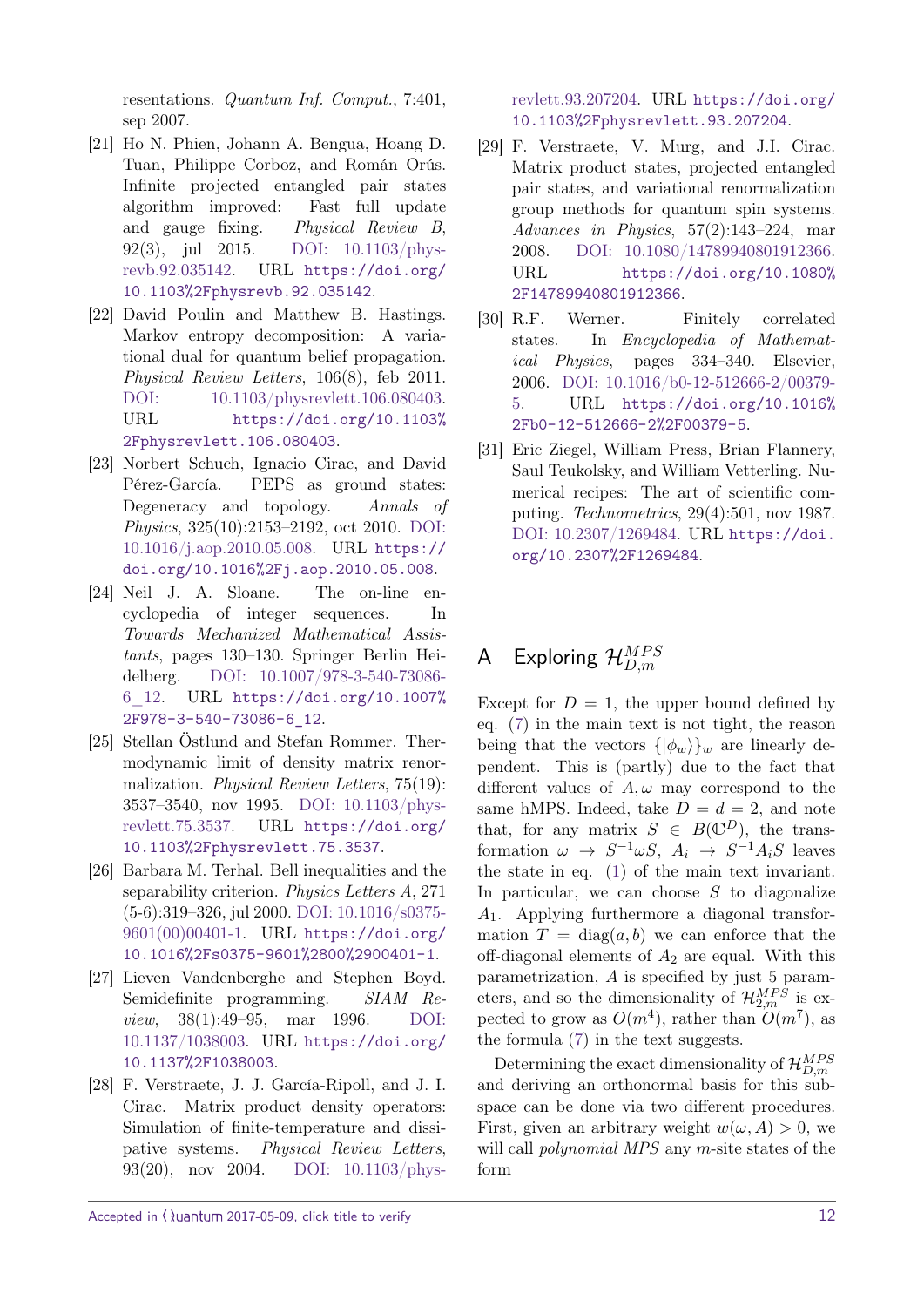$$
|f^{MPS}\rangle \equiv \int d\omega dA w(\omega, A) f(\omega, A)^* |\psi(\omega, A, m)\rangle, \tag{14}
$$

where  $f(\omega, A)$  is a homogeneous polynomial of the components of  $\omega$  (with degree 1) and *A* (with degree *m*). A comfortable possibility is to take  $\omega$ , A real and the trivial weight  $w(\omega, A) = 1$ . Defining  $t \equiv \dim(\mathcal{H}_{D,m}^{MPS})$ , our task is to find a set of polynomials  $\{f_i\}_{i=1}^t$  such that  $\langle f_i^{MPS} | f_j^{MPS} \rangle = \delta_{ij}$  and span $\{ | f_i^{MPS} \rangle \}$  $\mathcal{H}_{D,m}^{MPS}$ . This can be seen equivalent to diagonalizing the kernel

$$
K(A, \omega, A', \omega') \equiv
$$
  
\n
$$
\langle \psi(\omega', A') | \psi(\omega, A) \rangle w(\omega, A) w(\omega', A') =
$$
  
\n
$$
= \text{tr}\left\{ \left( \sum_{i=1}^{d} \bar{A}'_i \otimes A_i \right)^N \left( \bar{\sigma}' \otimes \sigma \right) \right\} w(\omega, A) w(\omega', A'),
$$
  
\n(15)

on a basis of homogeneous polynomials of degree 1 in  $\omega$  and *m* in the entries of *A* and taking the eigenvectors (polynomials) with non-zero eigenvalue.

Alternatively, we can simply sequentially generate real random  $D \times D$  matrices  $\omega^j, A_1^j, ..., A_d^j$ and use them to define the sequence of random hMPS  $(|\psi(\omega^j, A^j, m)\rangle)_j$ . Exploiting the fact that the overlap between two hMPS can be computed efficiently, one can apply a Gram-Schmidt process to the previous sequence of hMPS, thus obtaining an orthonormal basis for  $\mathcal{H}_{D,m}^{MPS}$ , whose elements are finite linear combinations of hMPS.

### <span id="page-12-0"></span>B Proof of Proposition 1

The goal of this section is to prove Proposition 1 in the main text, which reads:

**Proposition 2.** Let  $D > D' > 1$  be natural num*bers.* Then, for any N, there exists an  $O(D^2)$ *local TI n-qubit Hamiltonian*  $H$ *, with*  $n > N$ *, satisfying*

$$
\langle H \rangle_{D'-1} > \langle H \rangle_{D'} = \langle H \rangle_{D'+1} = \dots
$$
  
 
$$
\dots = \langle H \rangle_{D-1} = \langle H \rangle_D > \langle H \rangle_{D+1}.
$$
 (16)

For the proof we need two intermediate results, namely:

- 1. There exist TI *O*(*D*)-local Hamiltonians of arbitrarily many particles whose unique ground state is a hMPS of bond dimension *D*. This is proven in Section [B.1.](#page-12-1)
- 2. For any  $D > 1$ , there exists a bivariate noncommutative homogeneous polynomial  $F(X_1, X_2)$  of degree  $O(D^2)$  that is a MPI for matrices of size  $D-1 \times D-1$ , but not for matrices of size  $D \times D$ . This will be proven in Section [B.2.](#page-12-2)

These two results will be combined to demonstrate the Proposition in Section [B.3.](#page-13-2)

#### <span id="page-12-1"></span>B.1 Parent Hamiltonians and MPIs

A set of matrices  $A_1, ..., A_d \in B(\mathbb{C}^D)$  satisfies the injectivity condition if there exists *k* such that the products  $\{A_{i_1}...A_{i_k}\}\$  span all of  $B(\mathbb{C}^D)$ . From [\[20\]](#page-10-5), we know that any *n*-site uniform TI MPS  $|\psi\rangle$  whose matrices satisfy the injectivity condition for some order *k* can be seen as the unique ground state of a (TI) 2*k*-local Hamiltonian (provided that  $n \geq 2k$ ). The latter is called the *parent Hamiltonian* of  $|\psi\rangle$ .

We will next prove that, for any *D*, there exist matrices  $B_1, B_2 \in B(\mathbb{C}^D)$  which satisfy the injectivity condition for  $k = O(D)$ . With the above, this will imply that, for any bond and physical dimensions *D, d* and any system size *n*, there exists an *n*-site TI MPS which arises as the unique ground state of a *O*(*D*)-local TI Hamiltonian.

Let  $d = 2$ , and consider the matrices

<span id="page-12-3"></span>
$$
B_1 = \sum_{j=1}^{D} j|j\rangle\langle j|, B_2 = \frac{1}{D} \sum_{i,j=1}^{D} |i\rangle\langle j| \qquad (17)
$$

Note that we can express the projectors  $\{|i\rangle\langle i|\}_{i=1}^D$ as linear combinations of  ${B_1^p}$  $p_1^p : p = 1, ..., D$ . Since  $B_2^s = B_2$  for any  $s \geq 1$ , this implies that linear combinations of the (degree  $2D + 1$ ) products  $B_1^p B_2^{2D-p-q+1} B_1^q$  $\frac{q}{1}$  can generate the matrices  $|i\rangle\langle i|B_2|j\rangle\langle j| = \frac{1}{L}$  $\frac{1}{D}|i\rangle\langle j|$ , which span *B*( $\mathbb{C}^D$ ).

### <span id="page-12-2"></span>B.2 MPIs for dimension *D* − 1 which cease to be identities in dimension *D*

In this section we will prove that, for any *D*, there exists a polynomial  $F(X_1, X_2)$  of degree  $O(D^2)$ which is a MPI for dimension  $D-1$ , but not for dimension *D*.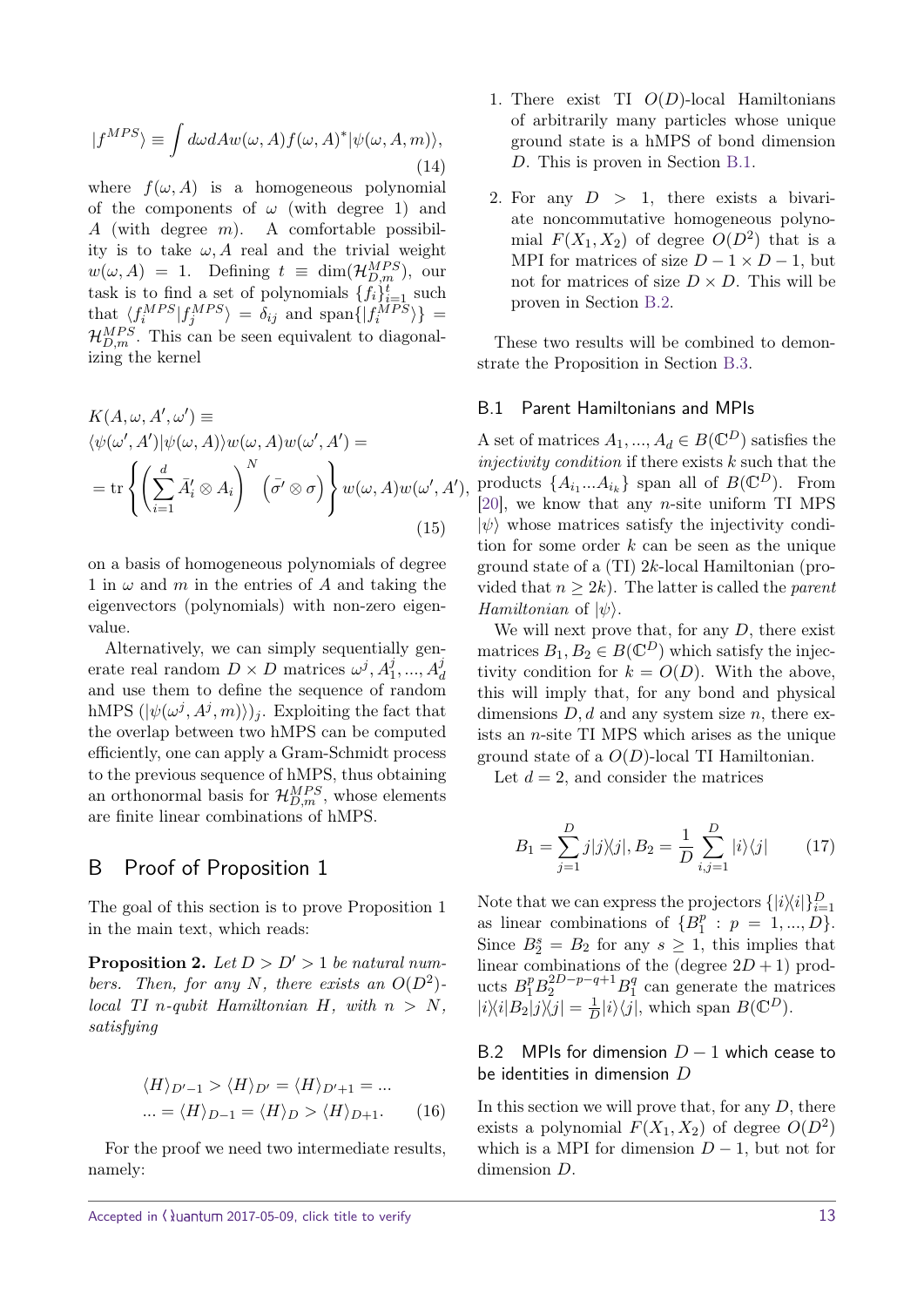Choose  $B_1, B_2 \in B(\mathbb{C}^D)$  as in [\(17\)](#page-12-3). As proven in Appendix [B.1,](#page-12-1) there exist homogeneous polynomials  ${P_i(X)}_i$  of degree  $O(D)$  such that  $P_1(B) = |1\rangle\langle 1|, P_2(B) = |1\rangle\langle 2|, ..., P_{2D-3}(B) =$  $|D - 1|$ ,  $P_{2D-2}(B) = |D - 1|$ , Note that the matrices  $\{P_j(B)\}_j$  have the peculiarity that the only permutation of them which does not vanish is  $P_1(B)P_2(B)...P_{2(D-1)}(B)$ . Hence, by construction, the standard polynomial [eq. [4](#page-2-3) in the main text] with  $N = 2(D - 1)$ , applied to the tuple  $Y = (P_1(B), P_2(B), \ldots)$ , results in a non-zero value. That is, the  $O(D^2)$ degree homogeneous polynomial  $P(X_1, X_2) \equiv$  $F_{2(D-1)}(P_1(X),...,P_{2(D-1)}(X)),$  while being an MPI for  $D - 1 \times D - 1$  matrices, is *not* an MPI for dimension *D*.

### <span id="page-13-2"></span>B.3 Putting all together

Now we are ready to prove Proposition 1.

*Proof.* Take a TI *n*-qubit MPS  $|\psi\rangle$  with bond dimension  $D'$ , and build its TI parent Hamiltonian *H* [\[20\]](#page-10-5). Such is a *k*-local operator with the properties  $H \geq 0$ ,  $H|\psi\rangle = 0$  and  $|\psi\rangle$  being the only ground state of *H*. From Section [B.1](#page-12-1) we know that  $|\psi\rangle$  can be chosen injective and such that *H* has interaction strength  $k = O(D')$ . Since  $|\psi\rangle$ is injective, it cannot be expressed as a hMPS of bond dimension  $D'-1$  (because, e.g.,  $|\psi\rangle$  has Schmidt rank greater than  $D' - 1$ ). It follows that  $\langle H \rangle_{D'-1}$  >  $\langle H \rangle_{D'} = 0$ .

Now, for *m* high enough, choose  $h \in B(\mathcal{H}_{D,m}^{MPI})$ ,  $h > 0$ , with  $h \notin B(\mathcal{H}_{D+1,m}^{MPI})$ . From Section [B.2](#page-12-2) we know that, no matter the value of the physical dimension, there exists such an operator with  $m = O(D^2)$ . Given *h*, define the family of  $O(D^2)$ -local TI Hamiltonians  $H_{\lambda}$  =  $H - \lambda \sum_{i=1}^{n} \tau^{i}(h)$ , where  $\tau$  is the translation operator. By construction,  $H_{\lambda}|\psi\rangle = H|\psi\rangle$  for all hMPS of bond dimension smaller than or equal to  $D$ , and so the equalities in eq.  $(8)$  are satisfied. On the other hand, for  $\lambda$  high enough,  $\langle H_{\lambda} \rangle_{D+1} < 0.$ 

Note that, if we are entitled to play with the physical dimension of the system, we do not need to invoke Section [B.2](#page-12-2) at all. Indeed, it suffices to set  $d = 2D$  and take *h* to be the standard identity for dimension  $D$  (which, having degree 2*D*, cannot be an MPI for dimension  $D+1$ ). The

 $\Box$ 

# <span id="page-13-0"></span>C Characterizing Q*D,m*

Viewed as a subspace of  $(\mathbb{C}^d)^{\otimes m}$ , the space of central polynomials  $\mathcal{H}_{D,m}^{CP}$  corresponds to the orthogonal complement of

$$
\mathcal{H}_{D,m}^{MPS, [,]} = \text{span}\left\{\sum_{i_1,\dots,i_m} \text{tr}(\omega[B, A_{i_1}, ..., A_{i_m}])|i_1, ..., i_m\rangle\right\} =
$$

$$
= \text{span}\left\{\sum_{i_1,\dots,i_n} \text{tr}([\omega, B]A_{i_1}, ..., A_{i_m})|i_1, ..., i_m\rangle\right\} =
$$

$$
= \text{span}\left\{|\psi(\sigma, A, m)\rangle : \text{tr}(\sigma) = 0\right\},\tag{18}
$$

where the last equality follows from the equivalence between traceless matrices and commutators. Now, the quotient space  $\mathcal{Q}_{D,m}$  corresponds to  $\mathcal{H}_{D,m}^{CP} \cap (\mathcal{H}_{D,m}^{MPI})^{\perp} = \mathcal{H}_{D,m}^{CP} \cap \mathcal{H}_{D,m}^{MPS}$ . A basis for  $\mathcal{Q}_{D,m}$ , orthonormal as a subspace of  $(\mathbb{C}^d)^{\otimes m}$ can thus be obtained via the following procedure: first, we sequentially generate real random matrices  $\sigma^j$ ,  $A_1^j$ , ...,  $A_d^j$ , with  $\text{tr}(\sigma^j) = 0$ , which we use to construct a random basis  $\{|\phi_i^{[0]} \rangle\}$  $\{a_i^{[l_i]}\rangle\}_i$  for  $\mathcal{H}_{D,m}^{MPS,[l_j]}$ *D,m* (just as we built a basis for  $\mathcal{H}_{D,m}^{MPS}$  in Appendix [A\)](#page-11-6). Next, we find its orthogonal complement with respect to  $\mathcal{H}_{D,m}^{MPS}$ , the space of hMPS. This can be done, e.g., by determining the kernel of the matrix  $A_{ij} \equiv \langle \phi_i^{[,} \rangle$  $\{|\phi_j\rangle\}$ , where  $\{|\phi_j\rangle\}$ *j* is a basis for  $\mathcal{H}_{D,m}^{MPS}$ .

As before, instead of using a randomized algorithm, we can find an orthonormal basis for  $\mathcal{H}_{D,m}^{MPS,[]}$  via polynomial hMPS  $\{|f_i\rangle\}_i$  and use it to construct the matrix  $\tilde{A}_{ij} = \langle f_i | g_j \rangle$ , where  $\{|g_j\rangle\}_j$  denotes an orthonormal basis of polynomials for  $\mathcal{H}_{D,m}^{MPS}$ . The kernel of  $\tilde{A}$  will give us a polynomial basis for Q*D,m*.

In either case, the dimensionality of all these spaces grows polynomially with the system size *m*, so for small *D* we can find an orthonormal basis for  $\mathcal{H}_{D,m}^{CP}$  for very high values of *m*.

# <span id="page-13-1"></span>D An SDP relaxation for linear optimizations over MPS

Given an *m*-site Hamiltonian *H*, consider the problem